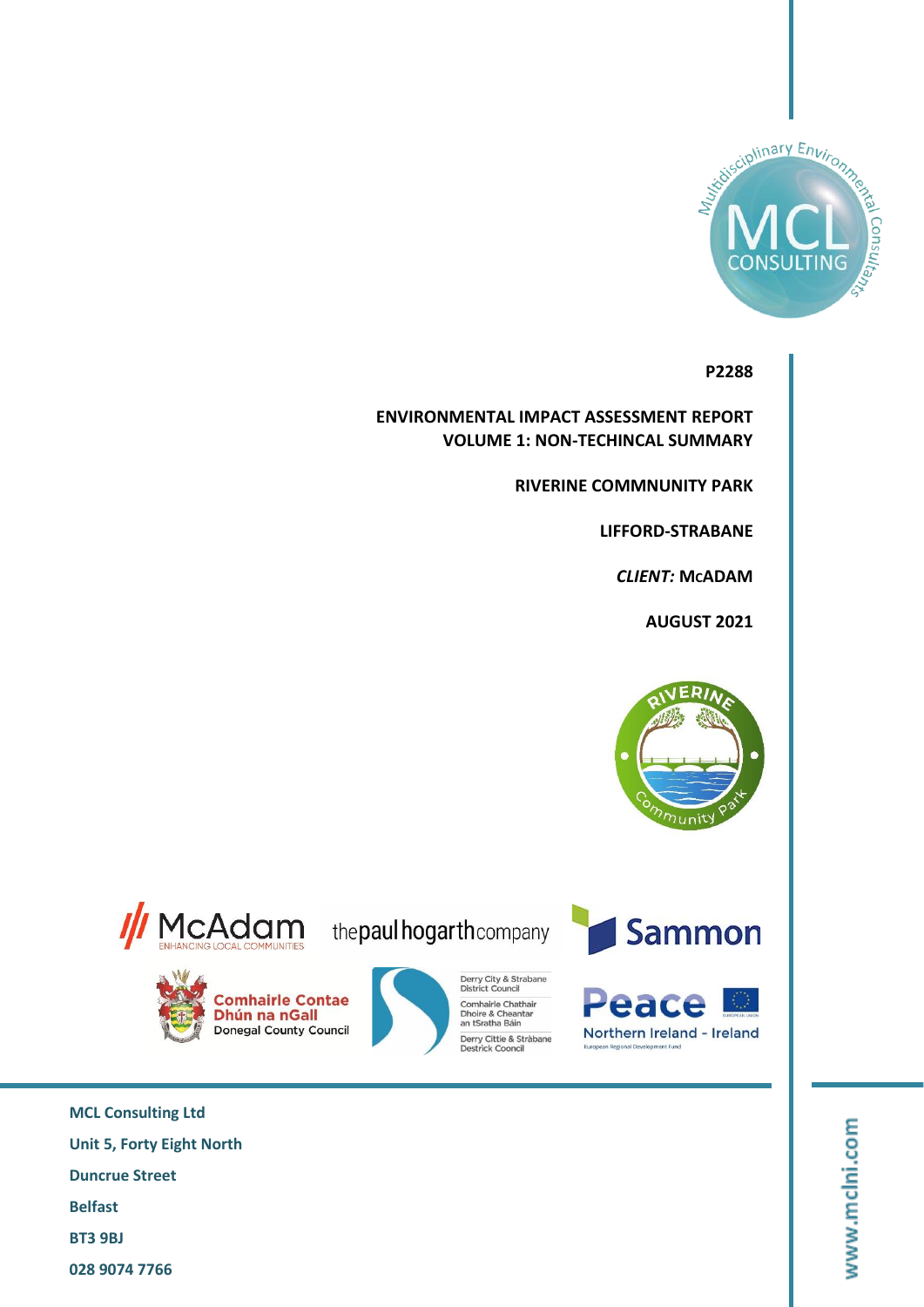# **CONTENTS**

| 1.0                                                  | <b>INTRODUCTION</b>                                                                                                                                                                             | 1                                               |
|------------------------------------------------------|-------------------------------------------------------------------------------------------------------------------------------------------------------------------------------------------------|-------------------------------------------------|
| 1.1<br>1.2<br>1.3                                    | Project Overview<br><b>Transboundary Context</b><br>Contents of the EIAR - Statutory Requirements                                                                                               | $\mathbf 1$<br>$\overline{2}$<br>$\overline{2}$ |
| 1.4<br>1.5                                           | Methodology<br><b>EIAR Study Team</b>                                                                                                                                                           | $\mathsf 3$<br>5                                |
| 2.0                                                  | <b>NEED FOR THE DEVELOPMENT</b>                                                                                                                                                                 | 6                                               |
| 3.0                                                  | <b>PROPOSED DEVELOPMENT</b>                                                                                                                                                                     | 8                                               |
| 3.1<br>3.2<br>3.3<br>3.4                             | <b>Lifford Proposals</b><br><b>Strabane Proposals</b><br><b>Bridge Proposal</b><br><b>Accommodation Works Proposal</b>                                                                          | 8<br>9<br>$\boldsymbol{9}$<br>10                |
| 4.0                                                  | <b>SCREENING, SCOPING AND CONSULTATION</b>                                                                                                                                                      | 11                                              |
| 4.1<br>4.2<br>4.3                                    | <b>EIA Screening</b><br><b>EIA Scoping</b><br><b>Public/Community Consultation</b>                                                                                                              | 11<br>12<br>14                                  |
| 5.0                                                  | <b>CONSIDERATION OF ALTERNATIVES</b>                                                                                                                                                            | 15                                              |
| 5.1<br>5.2<br>5.3<br>5.4                             | <b>Assessment Methodology</b><br><b>Alternative Site Locations</b><br><b>Presentation of Findings</b><br>Conclusion                                                                             | 15<br>15<br>15<br>16                            |
| 6.0                                                  | <b>ENVIRONMENTAL TOPICS COVERED IN THE EIA</b>                                                                                                                                                  | 17                                              |
| 6.1<br>6.2<br>6.3<br>6.4<br>6.5<br>6.6<br>6.7<br>6.8 | Population and Human Health<br>Biodiversity<br>Lands, Soils and Waters<br>Air and Climate<br>Noise and Vibration<br><b>Materials Assets</b><br><b>Cultural Heritage</b><br>Landscape and Visual | 17<br>18<br>20<br>22<br>24<br>25<br>28<br>29    |
| 7.0                                                  | <b>CUMULATIVE IMPACTS, INTERACTIONS &amp; MAJOR ACCIDENTS AND DISASTERS</b>                                                                                                                     | 34                                              |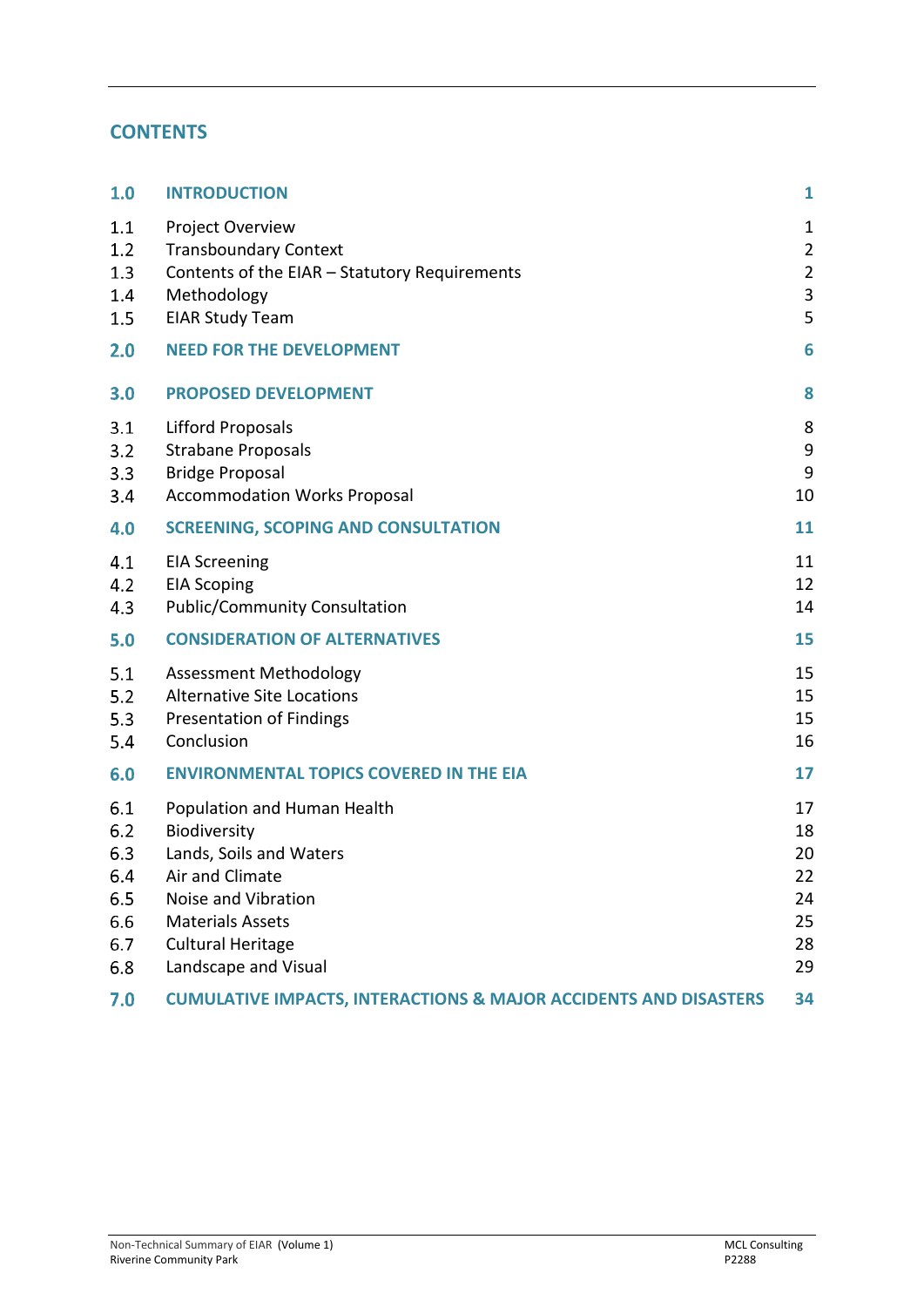### <span id="page-2-0"></span> $1.0$ **INTRODUCTION**

Donegal County Council (DCC) and Derry City & Strabane District Council (DCSDC) are jointly planning the development of the Riverine Community Park (hereafter referred to as the 'Project') following the award of funding by the SEUPB PEACE IV Shared Space & Services, with DCC acting as the applicant.

This document comprises the Non-Technical Summary (NTS) of the Environmental Impact Report (EIAR) prepared in support of the planning application made for the Project. The EIAR is presented as separate documents comprising the main text and figures (Volume 2) and the accompanying technical appendices (Volume 3). The full planning application and accompanying EIAR can be found at [www.riverine-planning.com.](http://www.riverine-planning.com/)

#### <span id="page-2-1"></span> $1.1$ **Project Overview**

The Project site straddles the border between Ireland and Northern Ireland, being located on either side of the River Foyle, partly adjacent to Lifford, Co. Donegal and partly adjacent to Strabane, Co. Tyrone, with a pedestrian and footbridge connecting the two sides. The proposed location is shown in Figure 1 below.

### **Figure 1: Site Location**



(Source: Google Earth)

Non-Technical Summary of EIAR (Volume 1)<br>
Riverine Community Park<br>
P2288 Riverine Community Park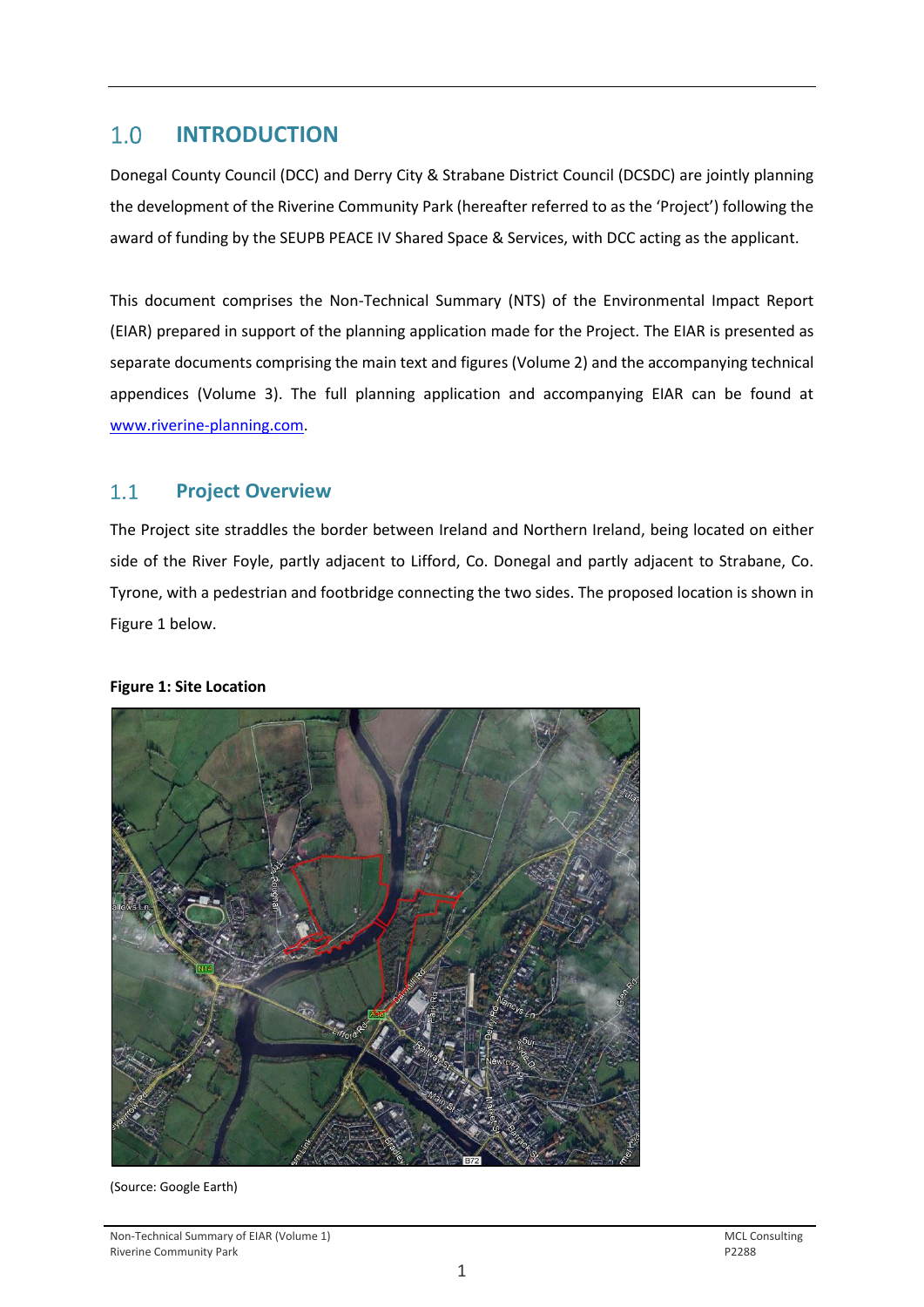The site is partially located within the River Finn and the River Foyle and Tributaries Special Areas of Conservation (SAC). The location of these SACs in relation to the Project and the potential for the project to impact upon them has been assessed throughout the EIAR.

The proposed project is described in detail in Section 3, but will include a cross-border community park, comprising complementary facilities located on the Lifford and Strabane banks of the river Foyle and linked by a pedestrian and cycle bridge.

#### <span id="page-3-0"></span> $1.2$ **Transboundary Context**

Given its location across two jurisdictions, it is necessary to submit planning applications to both An Bord Pleanála (ABP) and Derry City & Strabane District Council (DCSDC). As such, it has also been necessary to submit an EIAR in support of each of these applications.

It was recognised from the outset of the EIA process that it would not be appropriate to undertake an EIA only for the Lifford side and an EIA only for the Strabane side, as the two sides of the development are so inextricably linked. Following consultation with both ABP and DCSDC, the agreed rationale was to prepare a single EIA which considers the development as a whole and to tailor the necessary elements, such as policy considerations, to the particular jurisdiction.

#### <span id="page-3-1"></span> $1.3$ **Contents of the EIAR – Statutory Requirements**

The EIAR has been prepared in accordance with the requirements of the following legislation and having regard to the following Guidance:

- European Commission Directive 2011/92/EU on the assessment of the effects of certain public and private projects on the environment (codification) as amended by Directive 2014/52/EU;
- UNEC Convention on Environmental Impact Assessment in a Transboundary Context, 1991;
- The Planning and Development Act, 2000 (as amended) and the Planning and Development Regulations 2000-2019;
- European Commission, Guidelines for the Assessment of Indirect and Cumulative Impacts as well as Impact Interactions (May 1999);
- European Commission, Guidance EIA Scoping (2017);
- European Commission, Guidance EIA report (2017);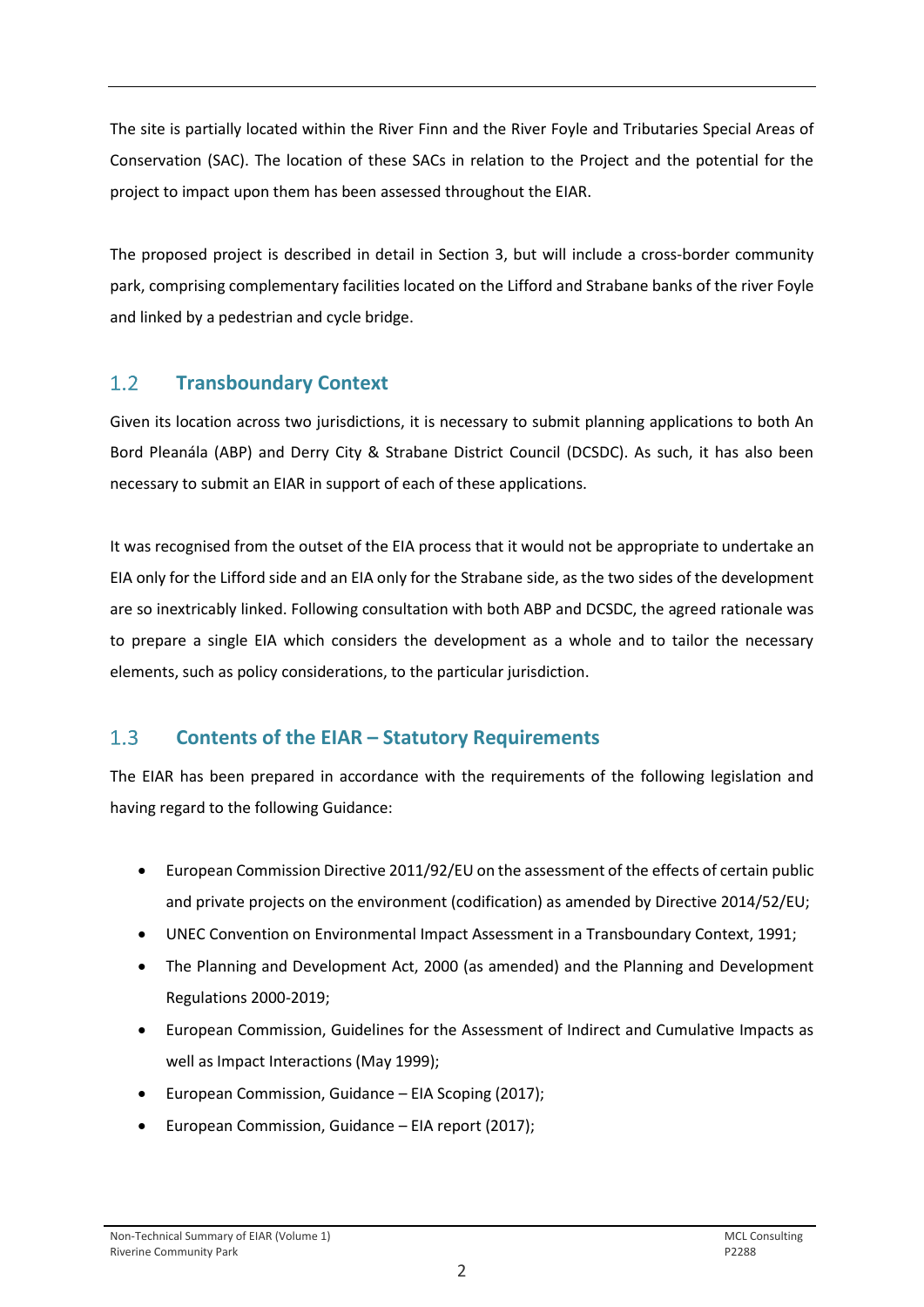- EPA, Advice Notes on Current Practice (in the preparation of Environmental Impact Statements) (September 2003);
- EPA, Guidelines on the Information to be contained in Environmental Impact Assessment Reports (Draft, August 2017);
- European Commission, Guidance on Integrating Climate Change and Biodiversity into Environmental Impact Assessment (April 2013);
- European Commission Guidance on the Application of the Environmental Impact Assessment Procedure for Large-Scale Transboundary Projects (2013);
- Circular Letter Pl 1/2017: Implementation of Directive 2014/52/EU on the effects of certain public and private projects on the environment (EIA Directive);
- The European Union (Planning and Development) (Environmental Impact Assessment) Regulations 2018 (S.I. No. 296 of 2018),and;
- The Guidelines for Planning Authorities and An Bord Pleanála on Carrying Out Environmental Impact Assessment (2018).

### <span id="page-4-0"></span> $1.4$ **Methodology**

The broad methodology framework used in each environmental chapter includes the following:

- **Introduction**
- Methodology
- Existing Environment
- Potential Impacts
- Mitigation Measures
- Residual Impacts

# **Introduction**

This section introduces the environmental topic to be assessed and the areas to be examined within the assessment.

# Methodology

Specific topic related methodologies are outlined in this section. This includes the methodology used in describing the existing environment and undertaking the impact assessment. It is important that the methodology is documented so that the reader understands how the assessment was undertaken.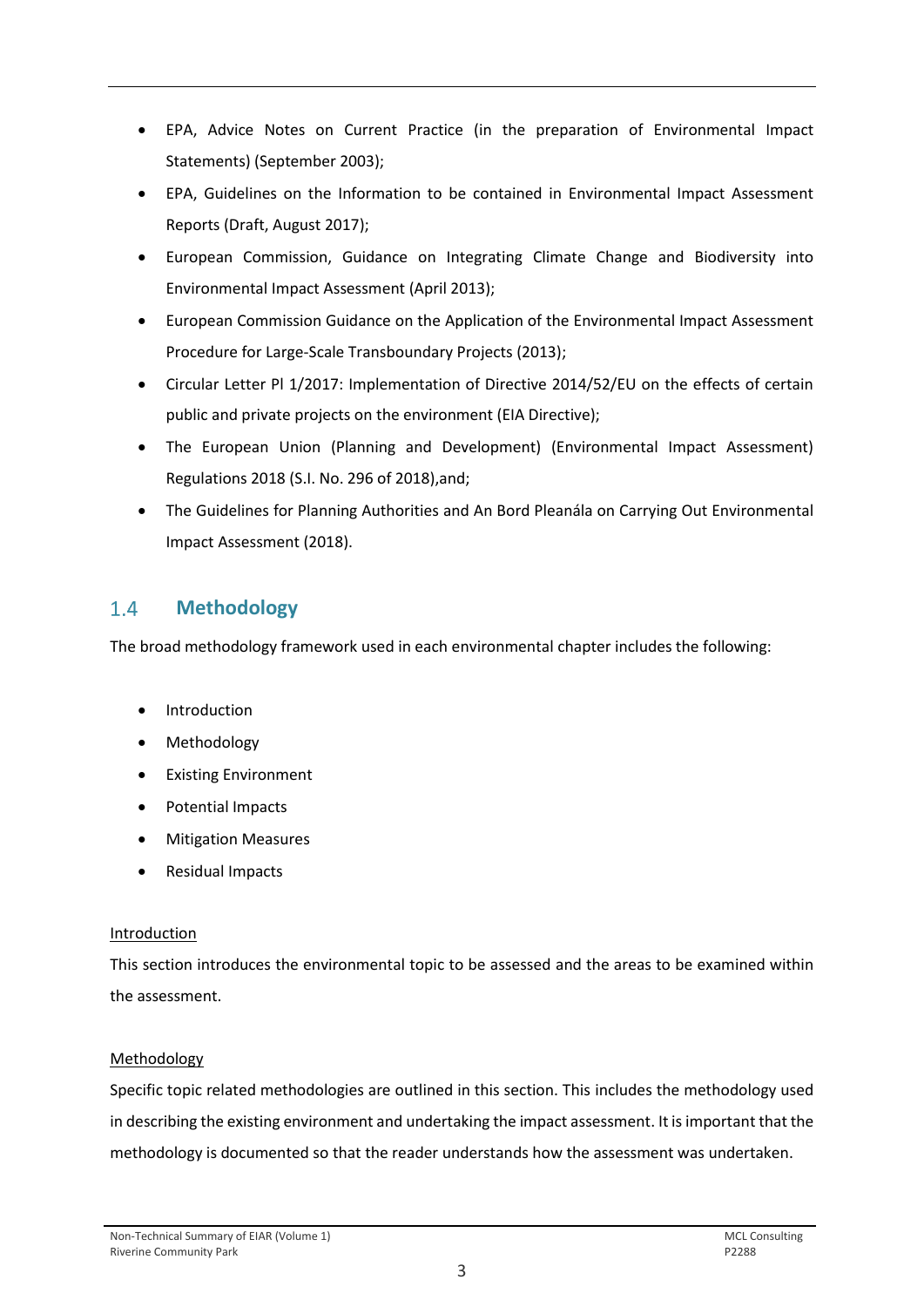### Existing Environment

In order to predict any likely impact of the Project it is necessary to first accurately establish and describe the existing environment. Any available existing baseline environmental monitoring data can also be used as a valuable reference for the assessment of actual impacts from a development once it is in operation.

To describe the existing environment, desktop reviews of existing data sources have been undertaken for each specialist area. Desktop studies are also supplemented by specialised field walkovers or studies, where appropriate, to confirm the accuracy of the desktop study or to gather more baseline environmental information for incorporation into the EIAR.

The existing environment is evaluated with particular consideration given to the character of the existing environment that is distinctive and what the significance of this is. The significance of a specific environment can be derived from legislation, national policies, local plans and policies, guidelines or professional judgements. The sensitivity of the environment is also considered.

### Potential Impacts

In this section, the EIAR predicts how the Project will interact with the receiving environment. Impacts from both the construction and operation phases of the proposed development are outlined. The evaluation of the significance of the impact is also undertaken.

### Mitigation Measures

If significant impacts are anticipated mitigation measures are devised to minimise impacts on the environment.

# Residual Impacts

The assessment identifies the likely impacts that will occur after the proposed mitigation measures have been put in place.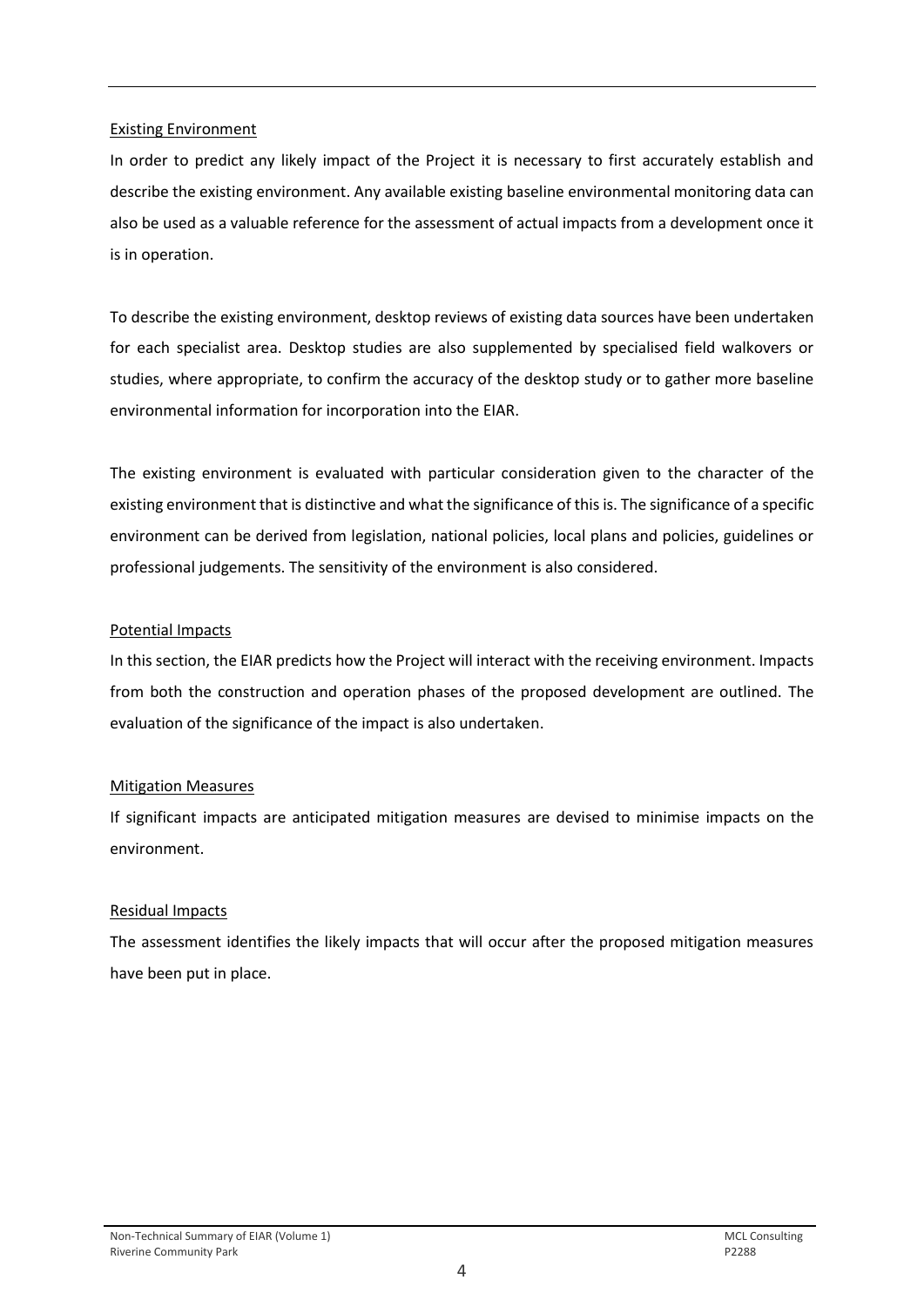### <span id="page-6-0"></span> $1.5$ **EIAR Study Team**

MCL Consulting and McAdam have coordinated the EIAR with MCL Consulting compiling the EIAR. Subconsultants have undertaken specialist assessments where necessary.

The study team members and the chapters they have prepared within the EIAR are listed in Table 1.

### **Table 1: EIAR Study Team**

| <b>Chapter</b>                                   | <b>Company</b>                            |  |  |  |
|--------------------------------------------------|-------------------------------------------|--|--|--|
| Introduction                                     | <b>MCL Consulting</b>                     |  |  |  |
| Need for the Development                         | <b>Donegal County Council</b>             |  |  |  |
| <b>Proposed Development</b>                      | McAdam                                    |  |  |  |
| Screening, Scoping and Consultation              | <b>MCL Consulting</b>                     |  |  |  |
| <b>Alternatives Considered</b>                   | McAdam                                    |  |  |  |
| Policy                                           | <b>TOBIN Consulting Engineers</b>         |  |  |  |
| Population and Human Health                      | <b>MCL Consulting</b>                     |  |  |  |
| Biodiversity                                     | <b>MCL Consulting</b>                     |  |  |  |
| Land, Soils and Water                            | MCL Consulting, McCloy Consulting Ltd and |  |  |  |
|                                                  | Bryne Looby Ltd                           |  |  |  |
| Air and Vibration                                | <b>AONA Environmental Consulting Ltd</b>  |  |  |  |
| Noise and Vibration                              | <b>AONA Environmental Consulting Ltd</b>  |  |  |  |
| <b>Material Assets</b>                           | McAdam and Hoy Dorman                     |  |  |  |
| <b>Cultural Heritage</b>                         | John Cronin Associates                    |  |  |  |
| Landscape and Visual Impact                      | Park Hood Ltd                             |  |  |  |
| Cumulative Impacts, Interrelationships and Major | <b>MCL Consulting</b>                     |  |  |  |
| <b>Accidents &amp; Disasters</b>                 |                                           |  |  |  |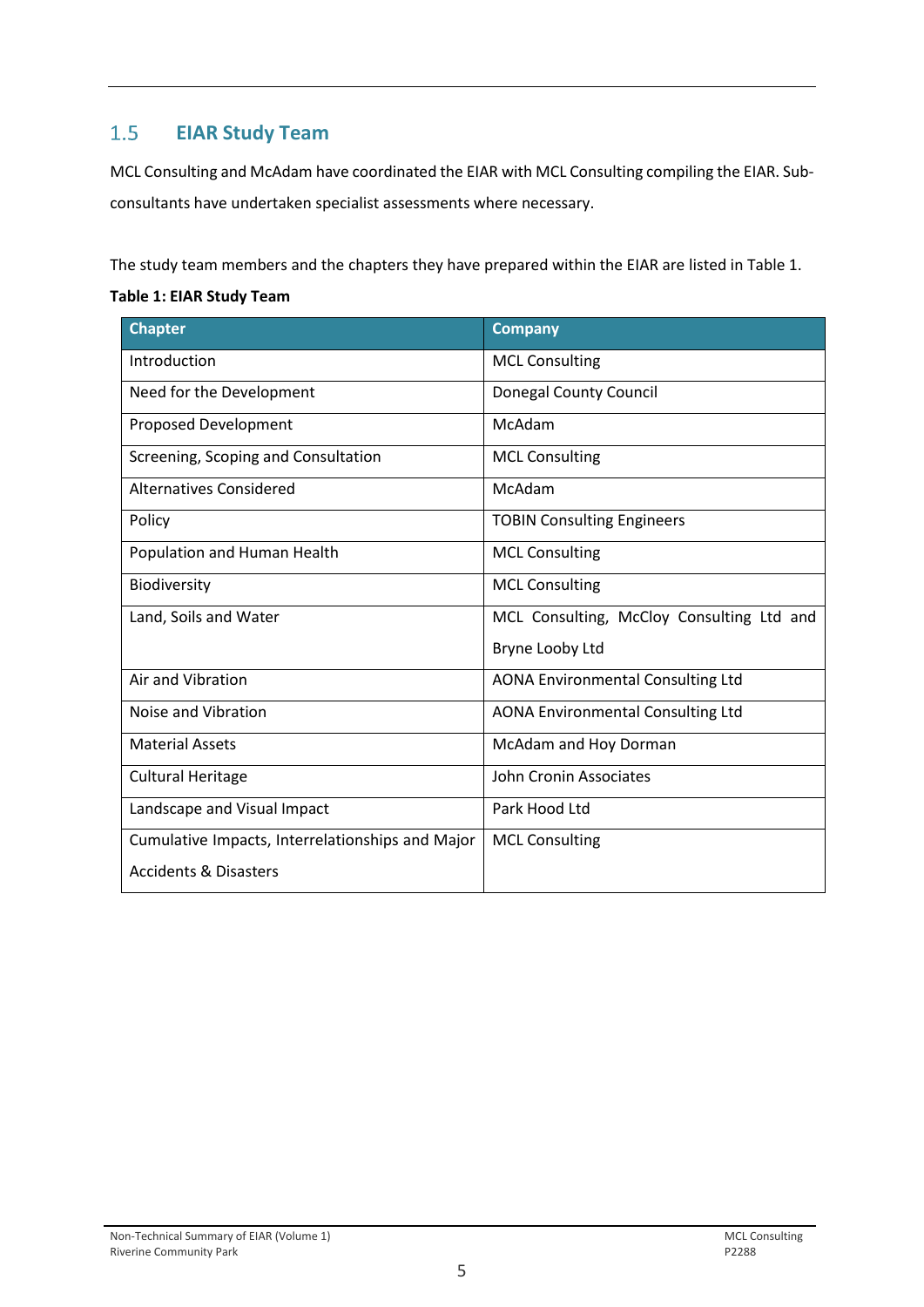### <span id="page-7-0"></span> $2.0$ **NEED FOR THE DEVELOPMENT**

The need for the Project has been identified for a considerable time by both DCC and DCSDC with the key aims of Cross-Community Engagement, Good Relations and Reconciliation – particularly the engagement of the Protestant Unionist Loyalist (PUL) community in this area. The site is located in a previously contested area and is now identified as a neutral space by the Catholic Nationalist Republican (CNR) and PUL communities.

Robust evidence of demand for the programmed activity and services has been demonstrated through stakeholder consultation and 77 letters of support from local groups confirming intent to use and to participate, including commitment from PUL stakeholders. The Project has established a community forum consisting of 32 group representatives – 16 from the Lifford area and 16 from the Strabane area. The communities are continuously engaged in the Project through this forum.

This significant new infrastructure development will facilitate:

- Connection (improved access) across the border, between settlements, and places of education, employment, worship, recreation, leisure and infrastructure facilities.
- Amenity Creation the development will provide a safe and pleasant amenity for walking and cycling, to facilitate commuting, socialising, and use as a recreational and leisure facility, and which promotes active lifestyles, physical exercise and participation in outdoor activities.
- Tourism Facilitate cycle tourism with improved access to visitor attractions and tourism initiatives.

The Project presents an opportunity to meet the changing demands of the local and international tourism market in order to promote economic opportunity.

The Project will maintain and create a viable demand for local services, such as retail and transport linkages, which are vital for the future of sustainable development in this border area.

The Project will unlock the economic and tourism potential associated with the local assets of the area including its border location, its spectacular and unique local scenery, heritage and environment. The Project represents a community driven initiative which has the potential to make more marginal proposals viable and to stimulate growth of tourism, local services as well as walking, cycling related provision.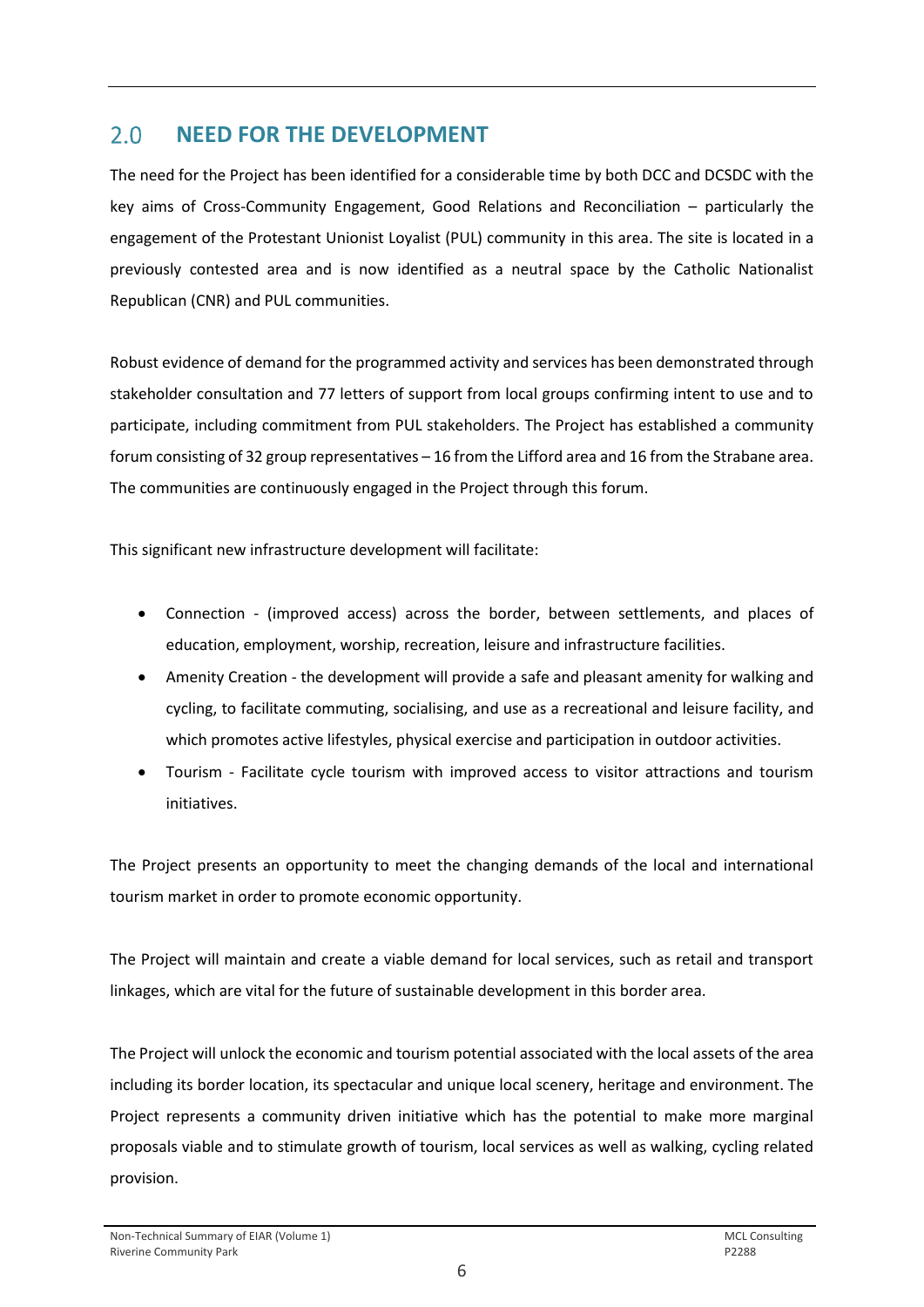The Project is being progressed collaboratively through joint planning and development by Donegal County Council and Derry City and Strabane District Council. It will facilitate the creation of new community park infrastructure in excess of 22 hectares by utilising agricultural land and wetlands along wither side of the border connected through the creation of a new pedestrian and Cycle Bridge between Lifford and Strabane. The park on the Lifford site will be a designed landscape incorporating indoor and outdoor recreational features, smaller meeting and events spaces for programmed activity, complemented by the use of the naturalised flood plain environment on the Strabane site for informal recreation and environmental education/conservation activities. This diversity of offering makes for a more inclusive and freeing sharing experience.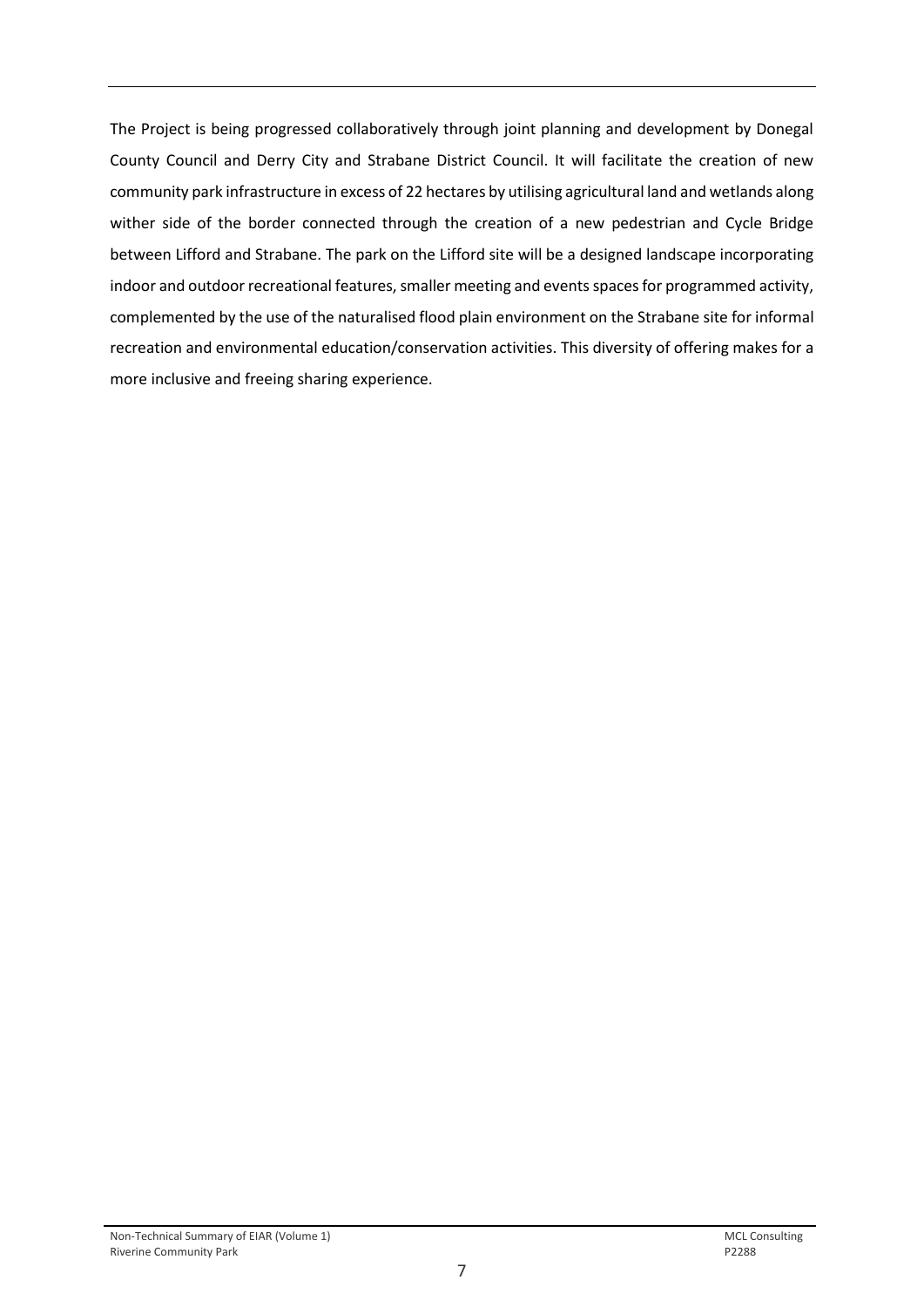### <span id="page-9-0"></span> $3.0<sub>1</sub>$ **PROPOSED DEVELOPMENT**

#### <span id="page-9-1"></span> $3.1$ **Lifford Proposals**

Development of the western portion of the new Riverine Community Park (i.e., the area of the development falling within the Donegal County Council area) and the creation of new community park infrastructure with multi-purpose community facilities and amenities will include:

- Construction of a single storey community resource building with a gross internal floor area 305m<sup>2</sup>, for use as community space including office and refreshment use;
- Construction of a 300m<sup>2</sup> maintenance compound, surround by 2.25m high ibex fencing to include installation of an approximate 4.0m high by 6.0m wide by 9.0m long prefabricated maintenance shed vehicle storage, washdown area and material storage, surround be ibex fence and access gates;
- Provision of a multi-functional outdoor space and external stage area to accommodate a variety of outdoor events;
- Creation of play areas, a river walk and river access;
- Construction of walkways and cycleways;
- Associated landscaping inclusive of the wetlands of the River Foyle;
- Amenity lighting;
- Provision of car parking with 74 spaces and provisions for cycle parking;
- Site Security including estate style fencing, 2.4m high security fencing and lockable vehicle and pedestrian gates
- Construction of a one way traffic access road 4.5m in width and a 2 way traffic access road 6m in width, with a combined length of 265m to be provided internally within the park;
- Demolition of the existing spectator stand and the construction of a new spectator stand to accommodate 123 spectators;
- Relocation of existing hare coursing track and the construction of greyhound training runs;
- Provision of an informal parking area to accommodate 8 cars;
- Provision of a new 10kV ESB Substation and diversion underground of existing MV (10kV/20kV) ESB overhead cables traversing the site;
- Provision of ground mounted electrical kiosk;
- Provision of a new wastewater pumping station for onward transfer of foul wastewater to the local network;
- Reconfiguration of existing cinema drainage soakaway;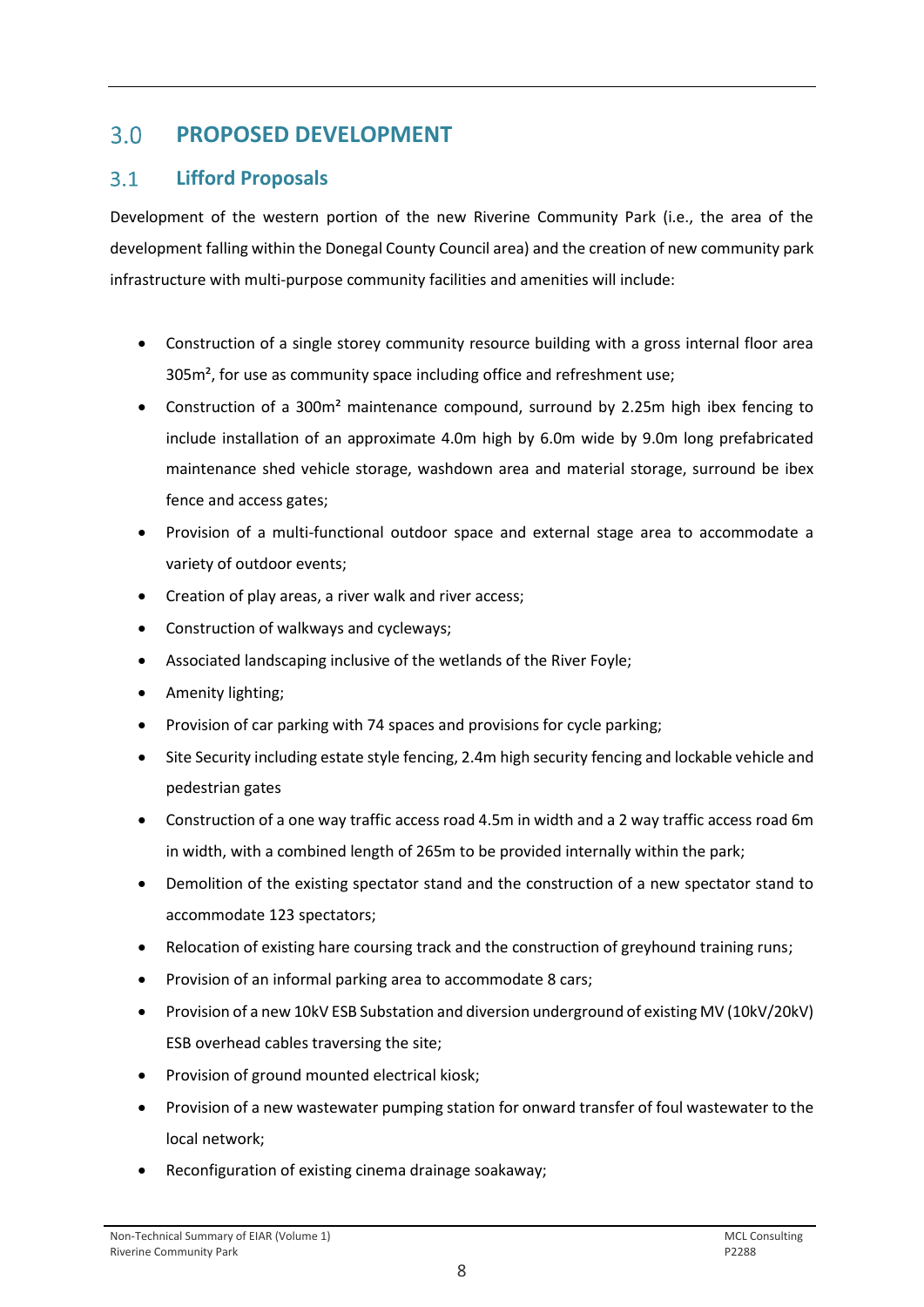- Works on the foreshore including construction of a cast in-situ concrete slipway, 5m wide, with adjoining steps of natural stone paving and the provision of a reinforced grass path to a new timber fishing pod; and,
- all ancillary development, accommodation works and site services; on a site extending to 14.9 hectares.

#### <span id="page-10-0"></span> $3.2$ **Strabane Proposals**

Development of the eastern portion of the new Riverine Community Park (i.e., the area of the development falling within the Derry City & Strabane District Council area) and the creation of new community park infrastructure with multi-purpose community facilities and amenities. The development will include:

- a new area of open space;
- vehicle, cycle and pedestrian access;
- car parking area;
- amenity lighting; and,
- all ancillary development and site services; within the site extending to 7.8 hectares.

#### <span id="page-10-1"></span> $3.3$ **Bridge Proposal**

The pedestrian and cycle bridge will be a transboundary structure, providing the iconic and symbolic connection between the two currently separated lands either side of the border.

The proposed bridge location is positioned to ensure best connection between both sides of the park. The bridge design takes inspiration from the historic railway proposing a steel truss design.

The pedestrian and cycle bridge will be a steel truss structure with an overall length of approximately 115m. It will have two spans. The larger span will extend across the river with a length of approximately 88m. The second span will extend over land from the Lifford riverbank to raised ground. The second span will have a length of 27m.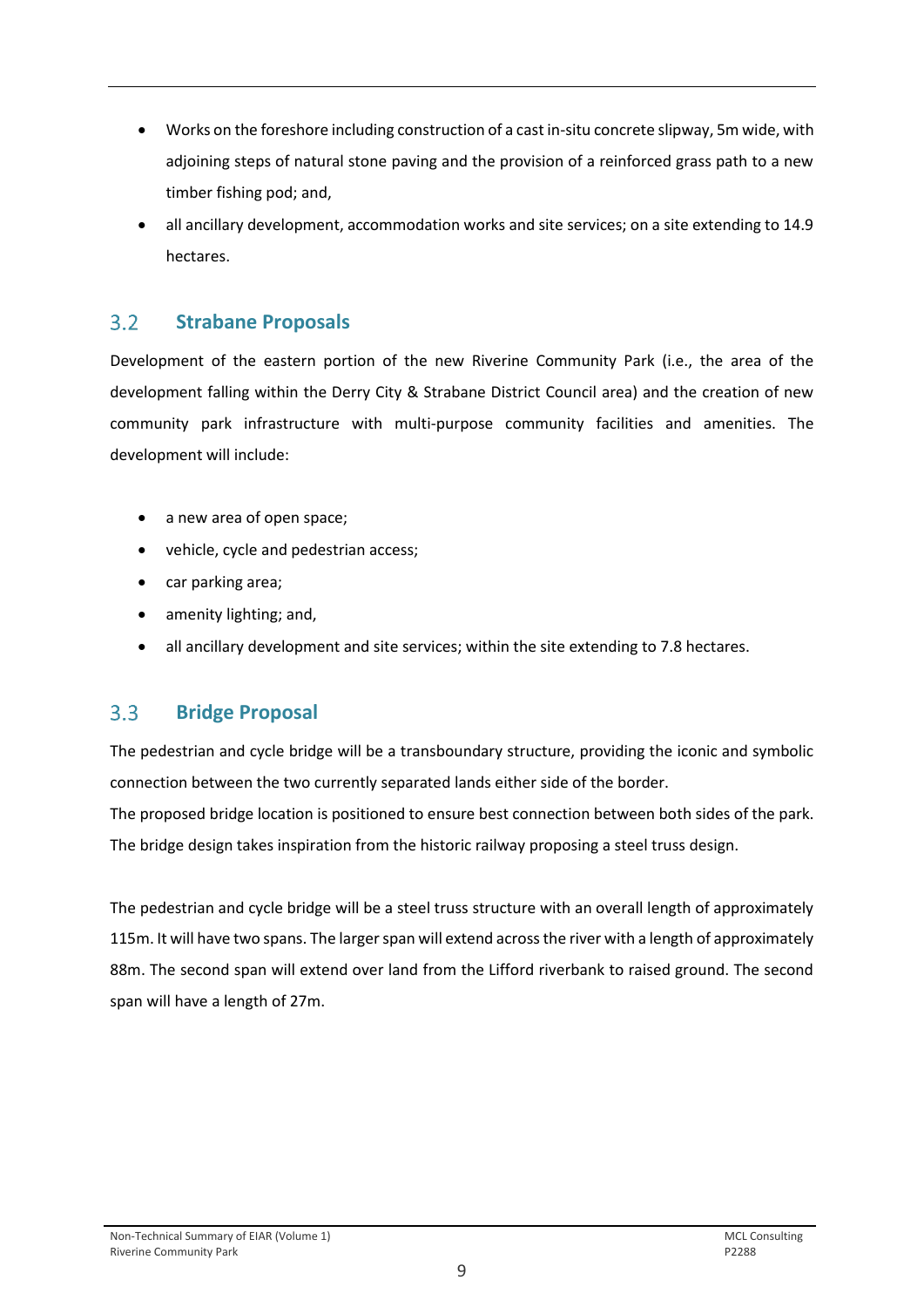#### <span id="page-11-0"></span> $3.4$ **Accommodation Works Proposal**

The operational boundary of the Riverine Community Park on the Lifford side is entirely located within lands belonging to East Donegal Coursing Club (EDCC), with the proposed Park boundary occupying approximately fifteen acres of this property, which is currently populated with existing infrastructure associated with Club activities. In order to facilitate the proposed development on the Lifford site, it is therefore necessary to relocate and/or replace all existing infrastructure belonging to the Club. These relocation and/or replacement works are defined as the Accommodation Works and are as follows:

- Demolition of the existing spectator stand and the construction of a new spectator stand to accommodate 123 spectators;
- Relocation of existing hare coursing track and the construction of greyhound training runs;
- Provision of an informal parking area to accommodate 8 cars; and,
- all ancillary development and site services; within the site extending to 6.5 hectares.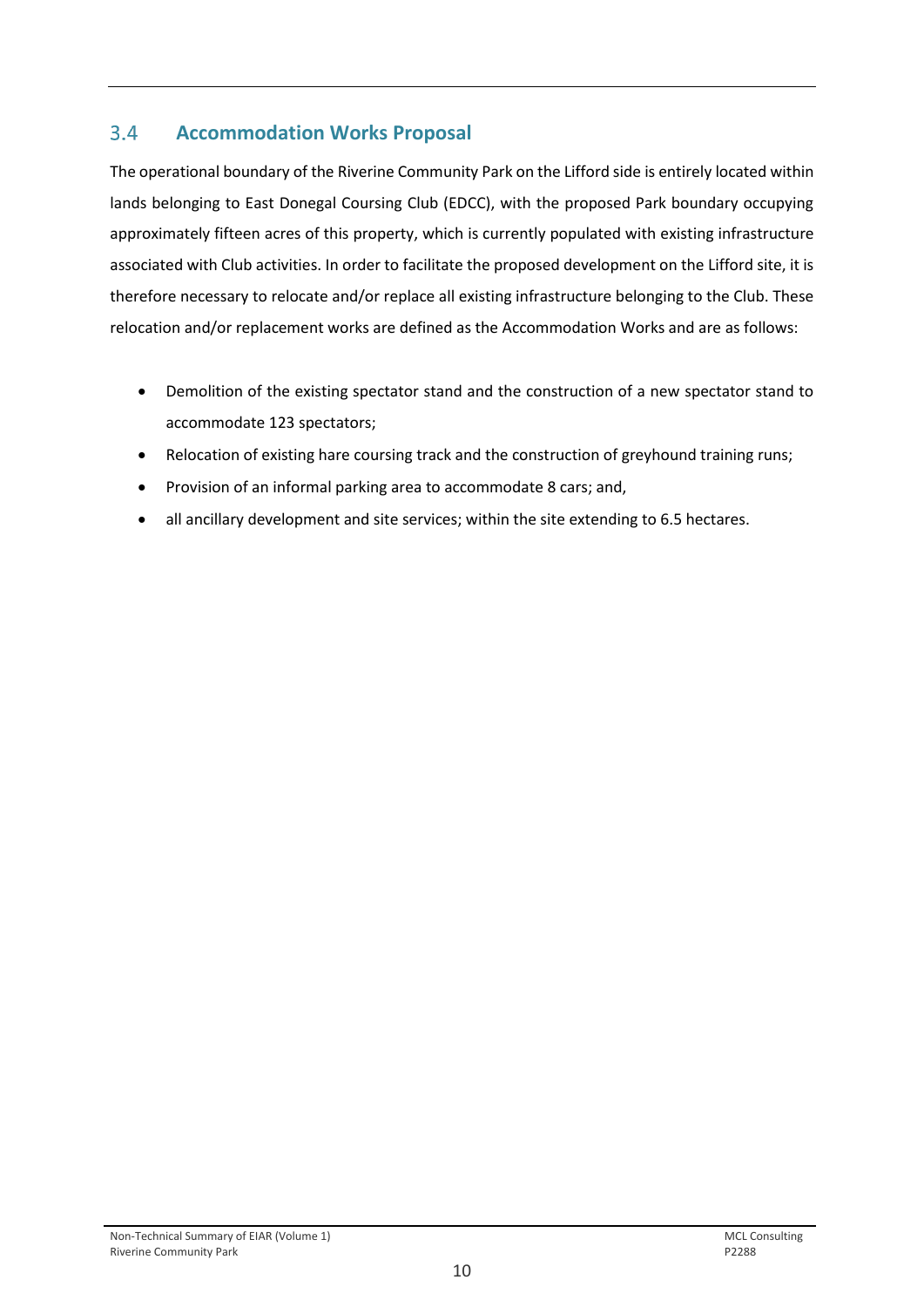### <span id="page-12-0"></span> $4.0$ **SCREENING, SCOPING AND CONSULTATION**

#### <span id="page-12-1"></span> $4.1$ **EIA Screening**

A Screening for Environmental Impact Assessment has been undertaken for the project, which recommends an EIA Report is prepared on the basis that that there is a real likelihood the Project may have a significant effect on the environment and an EIA will be required based on the potential the proposed development has to impact upon the surrounding environment, particularly that of the River Finn SAC and the River Foyle and Tributaries SAC.

In addition to the above, the development falls within a number of overlapping legislative provisions, which are set out below:

- The proposed pedestrian and cycle bridge at 115m in length falls within the definition of a road development which requires a mandatory Environmental Impact Assessment (EIA) in accordance with Section 50 (1)(a) of the Roads Act, as amended.
- The proposed development will involve works within the Foreshore, specifically the construction of the proposed bridge and slipway.
- The project is set across two planning jurisdictions in the Republic of Ireland and Northern Ireland and as such is considered "transboundary" under the Planning and Development Act 2000, as amended.

Following consultation, An Bord Pleanála confirmed that the proposed pedestrian and cycle bridge should be directed to An Bord Pleanála under section 51(2) of the Roads Act 1993, as amended.

In addition, the remaining proposed park, which involves works partially within the Foreshore of the River Foyle, requires to be assessed by An Bord Pleanála under Section 226(1) and Section 177AE(3) of the Planning and Development Act, 2000 (as amended).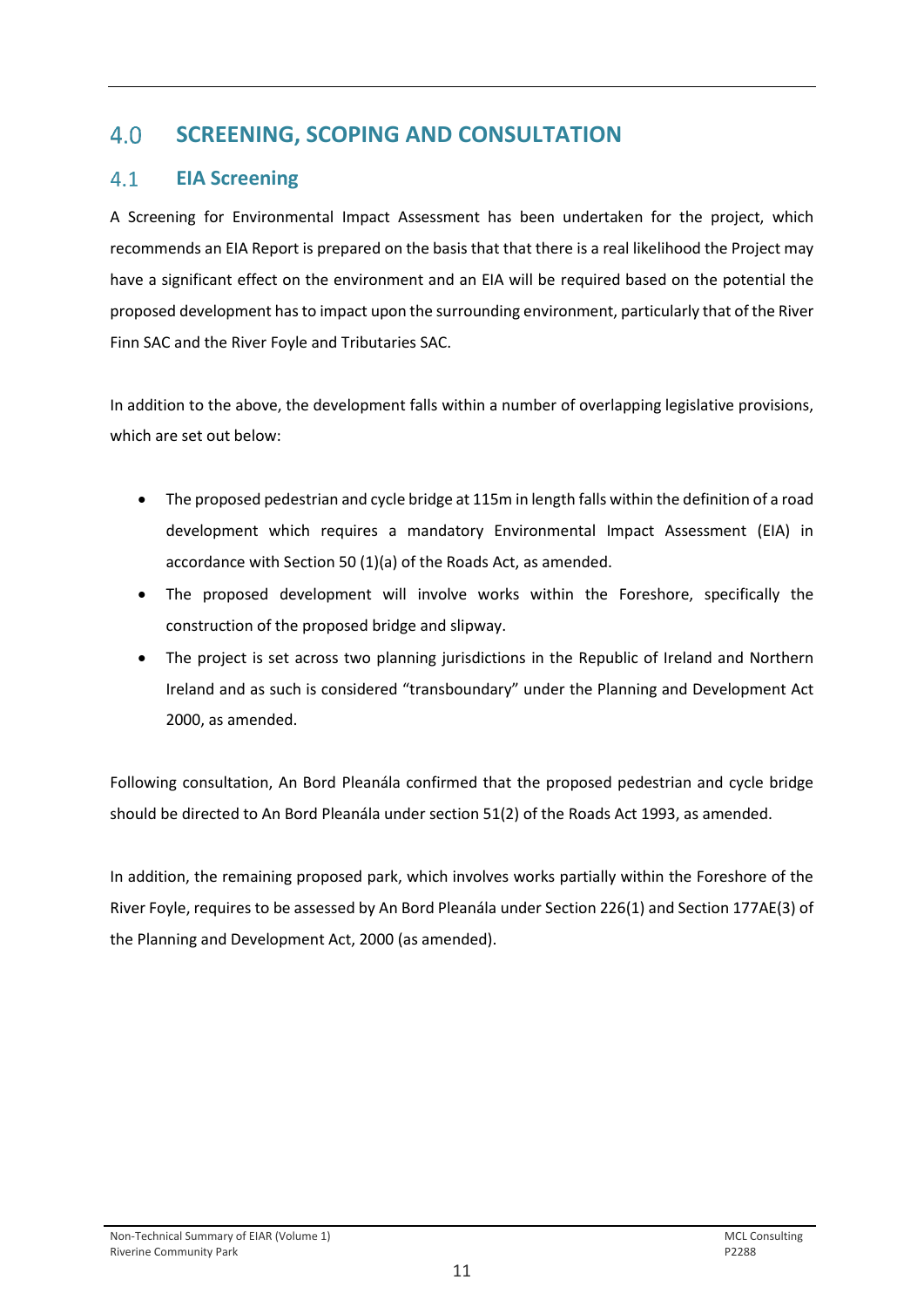### <span id="page-13-0"></span> $4.2$ **EIA Scoping**

As part of the scoping process for this EIAR, a Scoping Report was prepared to identify the issues, as set out in Article 3 of the Directive, which are likely to be important during the EIA process. The scoping process identified the sources or causes of potential environmental effects, the pathways by which the effects can happen, and the sensitive receptors, which are likely to be affected. As well as identifying which issues should be examined in the EIAR, the scoping process also considered the level of detail that is appropriate to consider for each issue.

A comprehensive scoping consultation process has been carried out to gather feedback and guidance on the requirements for inclusion within the EIAR. A scoping report was prepared and has been used to internally inform the direction of the EIAR.

# **4.2.1 Scoping Requests**

Scoping requests were also issued to prescribed and non-prescribed bodies in which they were invited to provide comments or observations they may have on the proposed development, relevant to their area of expertise. These requests were issued via email with a letter request and the completed Screening Report attached to provide information on the Project. Whilst a Scoping Report would usually be the document included with the scoping request, time restraints in this case did not allow for this. The Screening Report however was very robust and contained adequate information on the Project for the consultees to form an opinion and give feedback on the Project.

Table 2 below lists the bodies that a scoping request was issued to with a  $\sqrt{ }$  marking those which issued a response.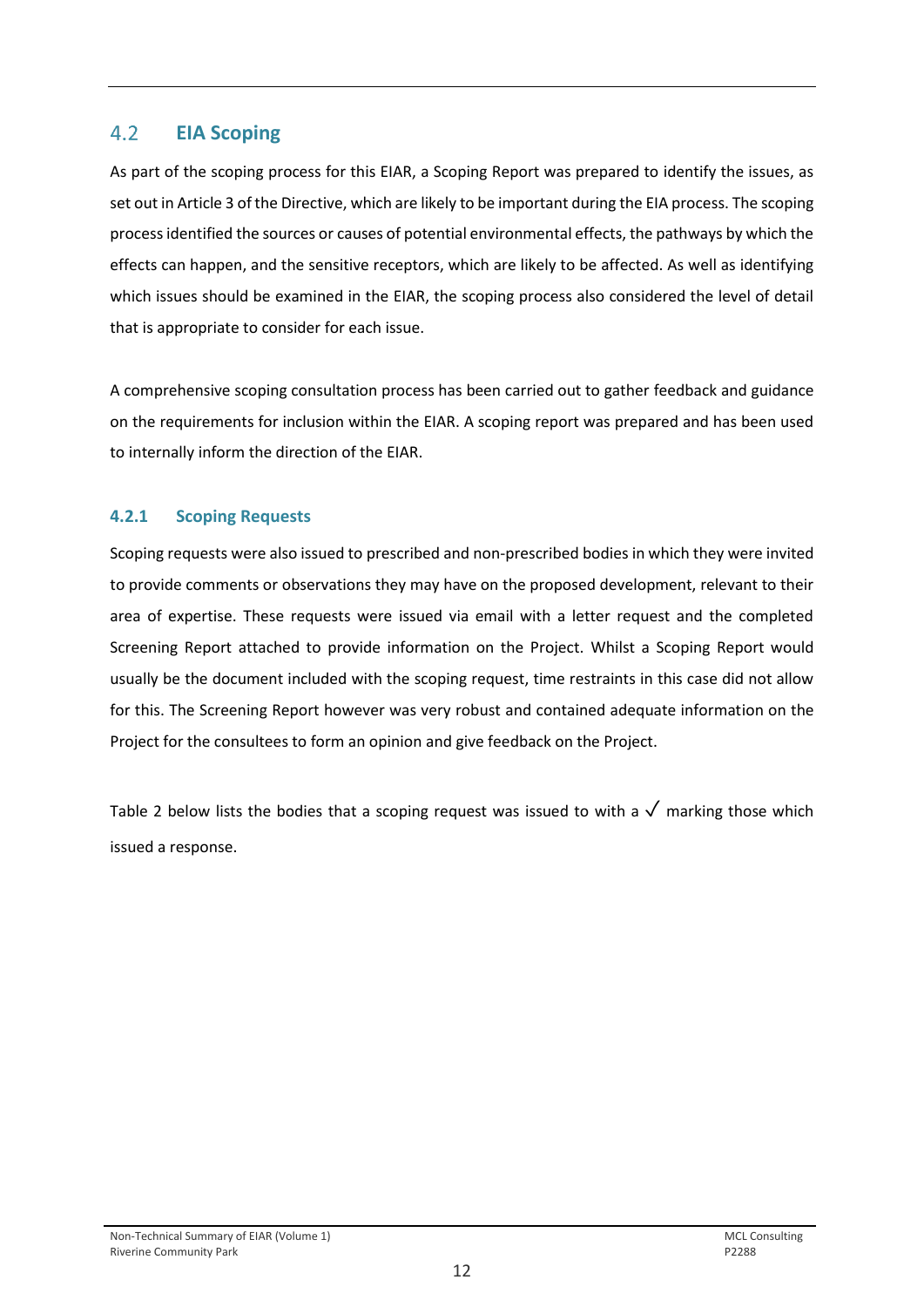# **Table 2: Scoping Requests Issued**

| <b>Prescribed Bodies</b>                                   | <b>Response</b> |
|------------------------------------------------------------|-----------------|
| The Office of Public Works (OPA)                           |                 |
| Minister for Culture, Heritage and the Gaeltacht           |                 |
| Minster for Communications, Climate Action and Environment |                 |
| Loughs Agency                                              |                 |
| Transport Infrastructure Ireland (TII)                     |                 |
| <b>National Transport Authority (NTA)</b>                  |                 |
| Northern & Western Regional Assembly                       |                 |
| Fáilte Ireland                                             |                 |
| <b>Inland Fisheries Ireland</b>                            |                 |
| An Taisce - The national Trust for Ireland                 |                 |
| An Chomhairle Oidhreachta - The Heritage Council           |                 |
| Córas Iompair Éireann (CIE)                                |                 |
| An Chomhairle Ealaíon - The Arts Council                   |                 |
| <b>Environmental Protection Agency</b>                     |                 |
| Irish Water                                                |                 |
| Dept. of Agriculture, Food & the Marine                    |                 |
| National Parks and Wildlife Service (NPWS)                 |                 |
| <b>Non-Prescribed Bodies</b>                               | <b>Response</b> |
| Geological Survey Ireland                                  | $\checkmark$    |
| Marine Institute                                           |                 |
| <b>Farmers Association</b>                                 |                 |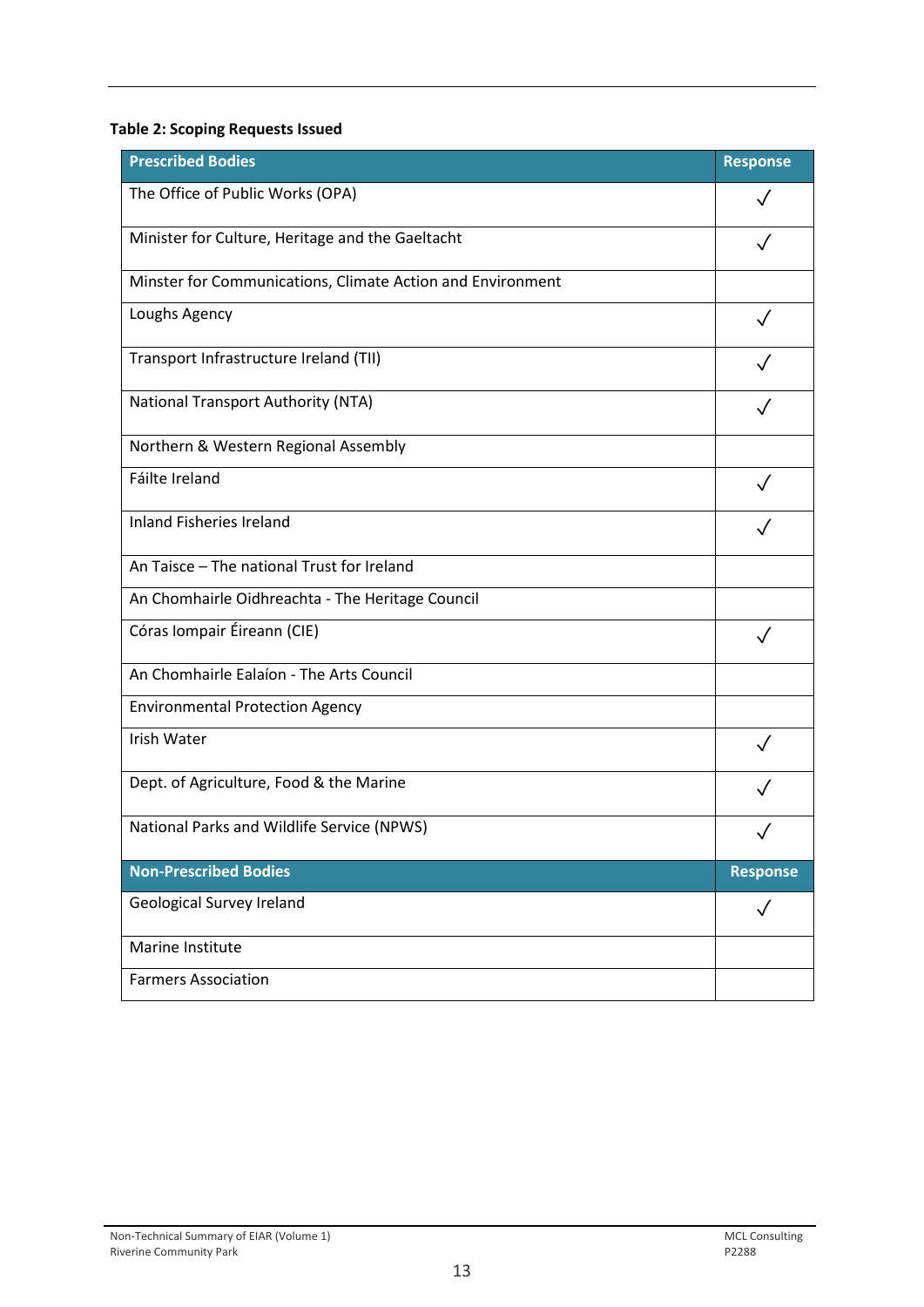### **4.2.2 Further Consultations**

In addition to the formal request for scoping opinions detailed above, informal consultations have taken place between various bodies and the EIA and design team throughout the project design and EIA preparation process. These consultations have mainly been in the form of virtual and on-site meetings. The meetings have been extremely valuable in allowing the Project team the opportunity to update the interested parties on the latest design strategies and for feedback to be given which has been used to further guide the design of the Project.

As the Project is transboundary in nature, consultations have also taken place within Northern Ireland.

#### <span id="page-15-0"></span> $4.3$ **Public/Community Consultation**

As the end users of the Project are to be the general public and mainly the local community, it was crucial to engage with them throughout the design process of the Project. A Project Animator has led community involvement from the initial concept stage, through to the final design. This public consultation has been extremely informative and provided the community groups, the client and the design team a platform to have regular discussion to manage expectations and create the opportunity to raise queries. They also positively influenced the design proposals with a confidence that enabled progress to be made in advance of each meeting.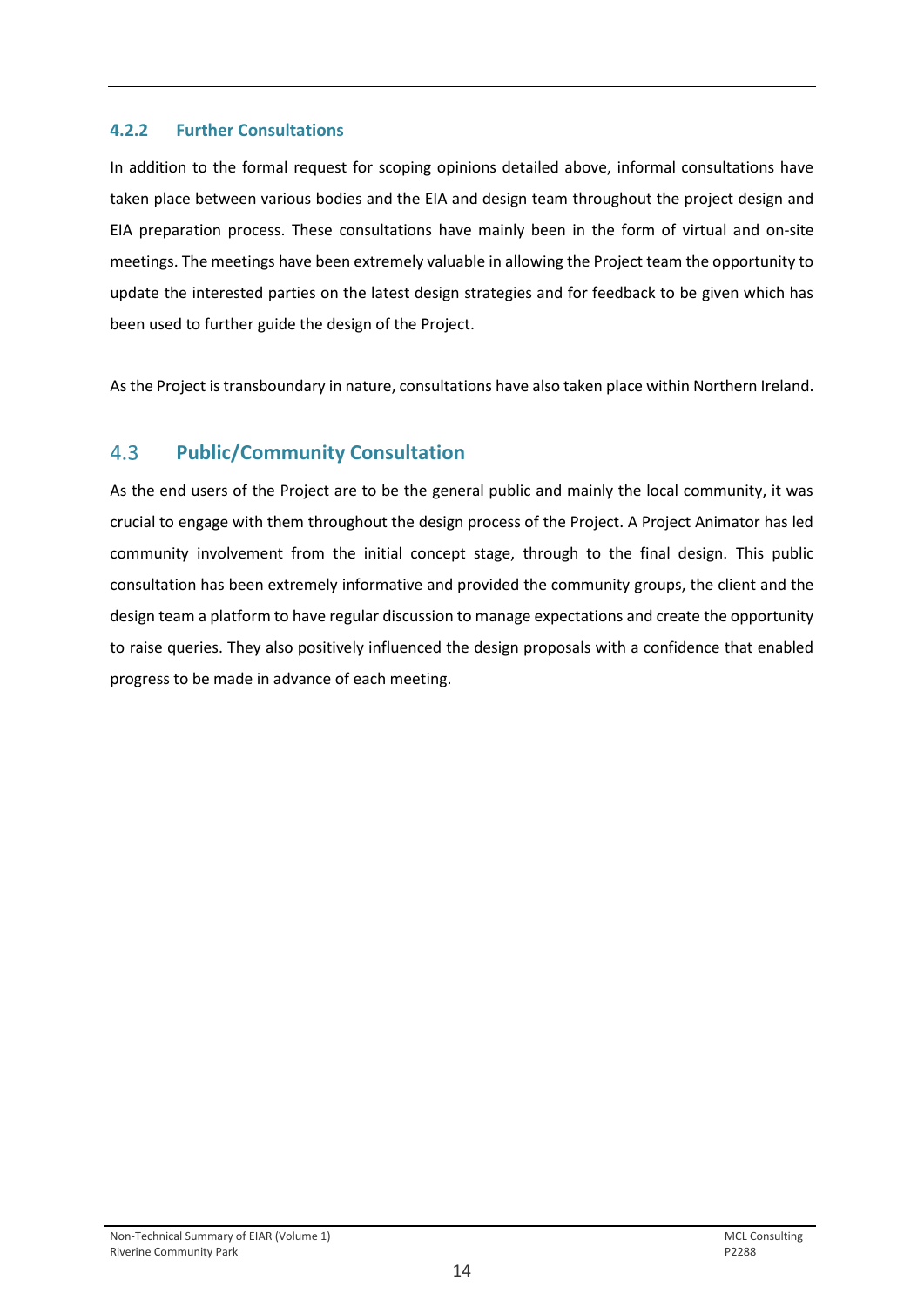### <span id="page-16-0"></span> $5.0$ **CONSIDERATION OF ALTERNATIVES**

This section outlines the main park layout and design considerations examined during the development of the proposal, including the reasonable alternatives considered and the main reasons for the selection of the proposed park layout and design, taking into account the effects of the project on the environment.

#### <span id="page-16-1"></span> $5.1$ **Assessment Methodology**

In assessing the layout and design proposals, the following scenarios were considered:

- Assessments of Proposals where there may be Conflicts and/or Opportunities with Other Developments
- Assessment of Specific Layout and Design Proposals against the 2017 CWMF Stage 2(i) / RIBA Stage D Concept Design, i.e., The Alternative Layout and Design Proposal
- Assessment of Specific Layout and Design Proposals following Statutory Consultation.

In assessing the layout and design proposals, the following influences were considered:

- **Environment**
- Health and Safety
- Policy Hierarchy
- Landscape and Engineering
- Construction Costs

#### <span id="page-16-2"></span> $5.2$ **Alternative Site Locations**

In consideration of the specific and unique opportunities present by the site, no alternative locations were considered for this proposal.

#### <span id="page-16-3"></span> $5.3$ **Presentation of Findings**

The alternative layout and design options considered for the key infrastructure proposals were summarised in the following tables within the Main EIAR Text (Volume 2):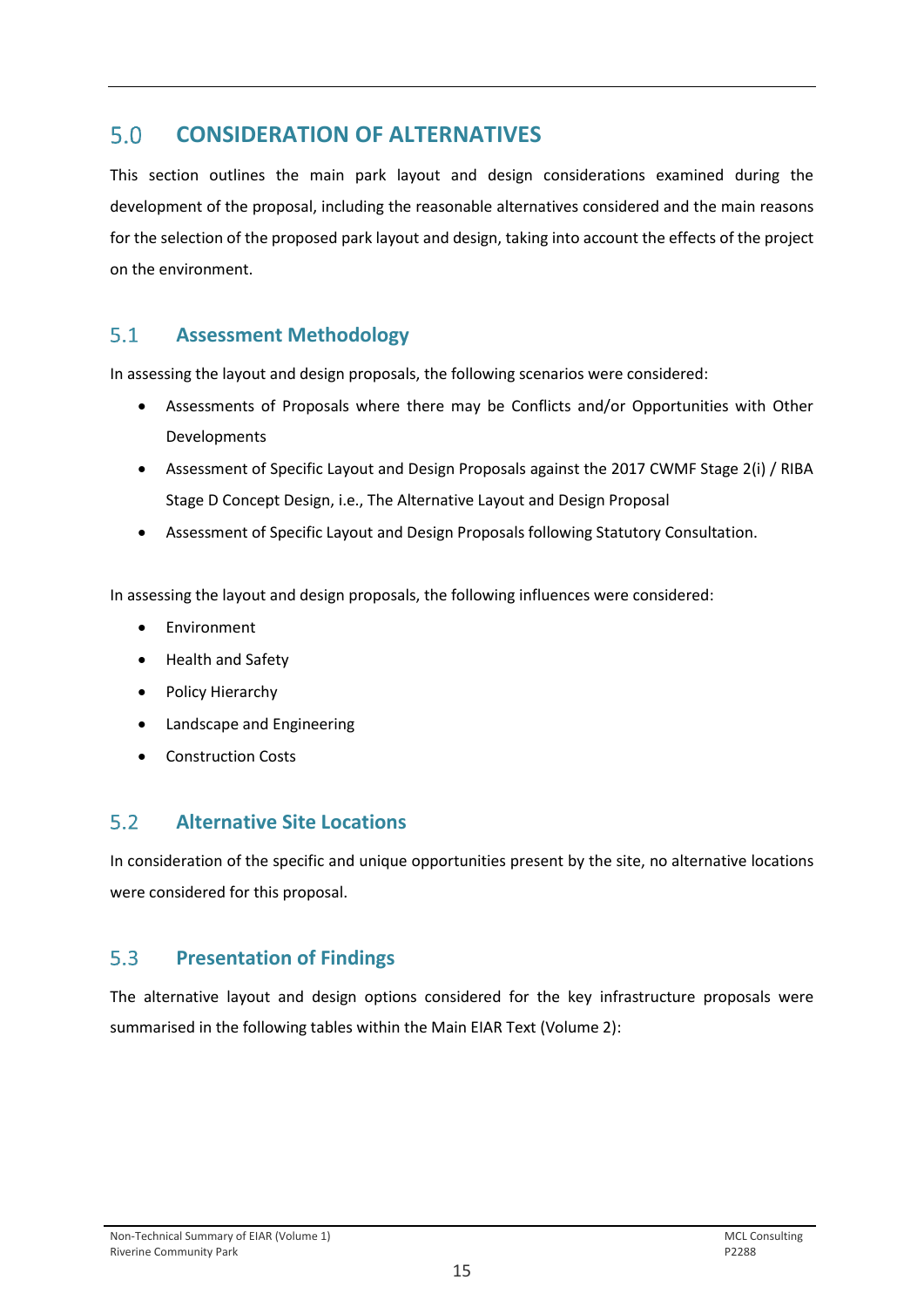- Table 1 Assessments of Proposals where there may be Conflicts and/or Opportunities with Other Developments including:
- Table 2 Assessment of Specific Layout and Design Proposals against the 2017 CWMF Stage 2(i) / RIBA Stage D Concept Design, i.e., The Alternative Layout and Design Proposal
- Table 3 Assessment of Specific Layout and Design Proposals following Statutory Consultation.

#### <span id="page-17-0"></span>**Conclusion**  $5.4$

Based on the assessment of alternatives, the layout and design options proposed were assessed in the EIAR.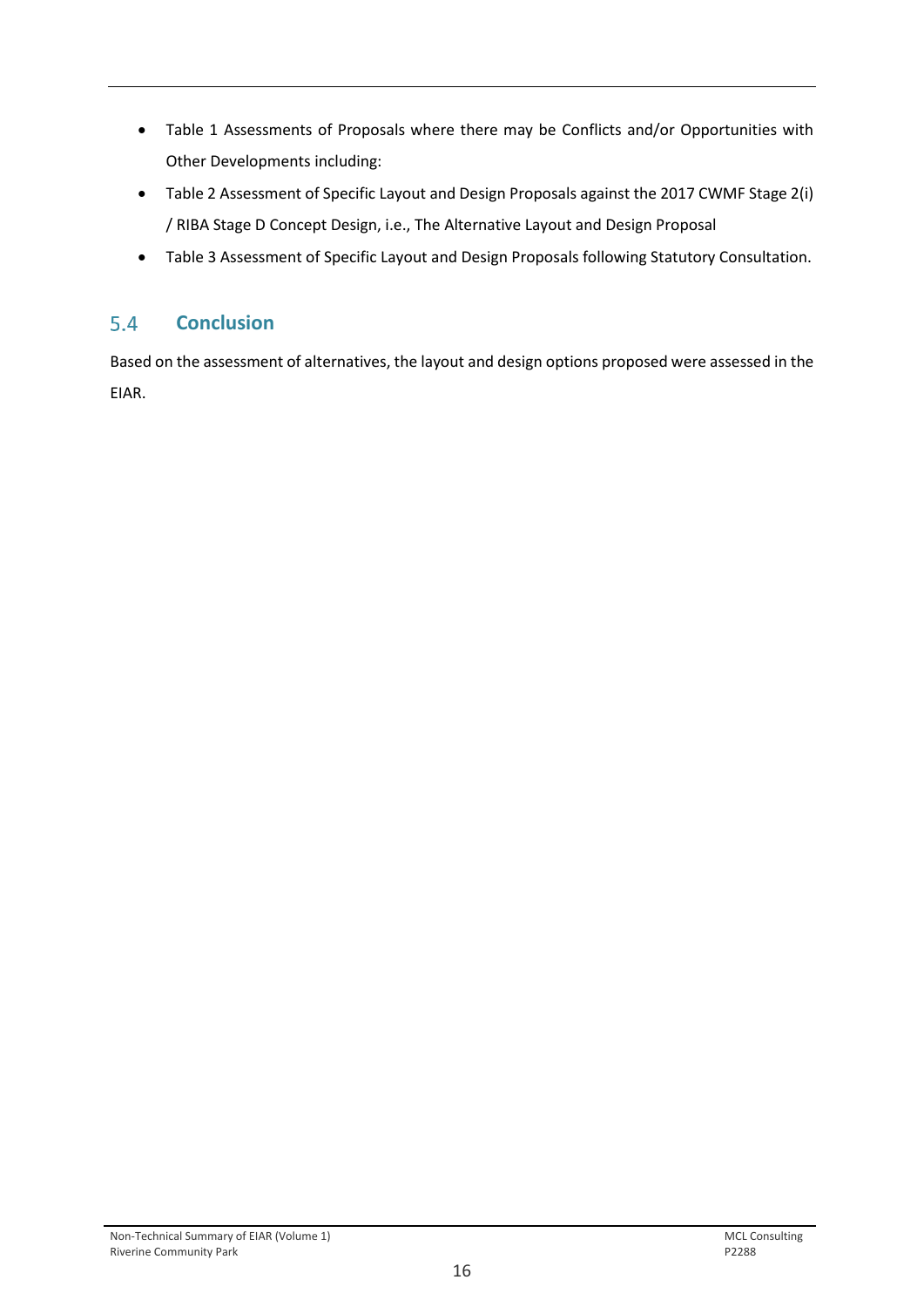### <span id="page-18-0"></span> $6.0$ **ENVIRONMENTAL TOPICS COVERED IN THE EIA**

### <span id="page-18-1"></span> $6.1$ **Population and Human Health**

As the Project is transboundary in nature, the Population and Human Health impacts have been considered for both sides of the border. The Population and Human Health Chapter involves a desktop study examining the most recently available Central Statistics Office (CSO) data, for the Lifford area and beyond, and the most recently available Northern Ireland Statistics and Research Agency (NISRA) data, for the Strabane area and beyond, as well as any relevant maps, indexes and development plans in order to establish the baseline conditions of the local populations, including population trends, land use and settlement structure, employment status, deprivation levels, and tourism and amenity. An examination of the same data at the national level of both Ireland and Northern Ireland has also been considered in order to provide a comparison.

As the two towns are located so close together, the baseline conditions of both Lifford and Strabane were found to be similar. Population trends were found to differ slightly with the Strabane area population growing slowly whilst the Lifford area has seen a reduction in population figures. Employment figures were similar with both areas having higher rates of unemployment than their national averages. Similarly, deprivation levels within both the Lifford and Strabane areas were shown to be higher (i.e. more deprived) than the national averages.

Just as the baseline conditions for both sides of the Project share similarities, the impacts on the both sides are likely to be similar due to the transboundary nature of the Project. It is likely that once complete, the Project will have long term positive impacts for the surrounding population and its health. This Project will provide a high-quality community park for people of all ages to use and will contribute to a greater sense of community across the border. The construction of the foot and cycle bridge will create better connectivity between the towns of Strabane and Lifford, increasing accessibility for both populations.

Furthermore, the Project will provide employment opportunities across a number of sectors, during the construction and then operation of the park and its facilities. Employment opportunities will also be created through servicing the additional numbers of tourists that will be attracted to the area as a result of the Project.

This Project can help the surrounding areas become less deprived by contributing to higher quality of life through the provision of high quality outdoor and indoor public space, amenities and long-term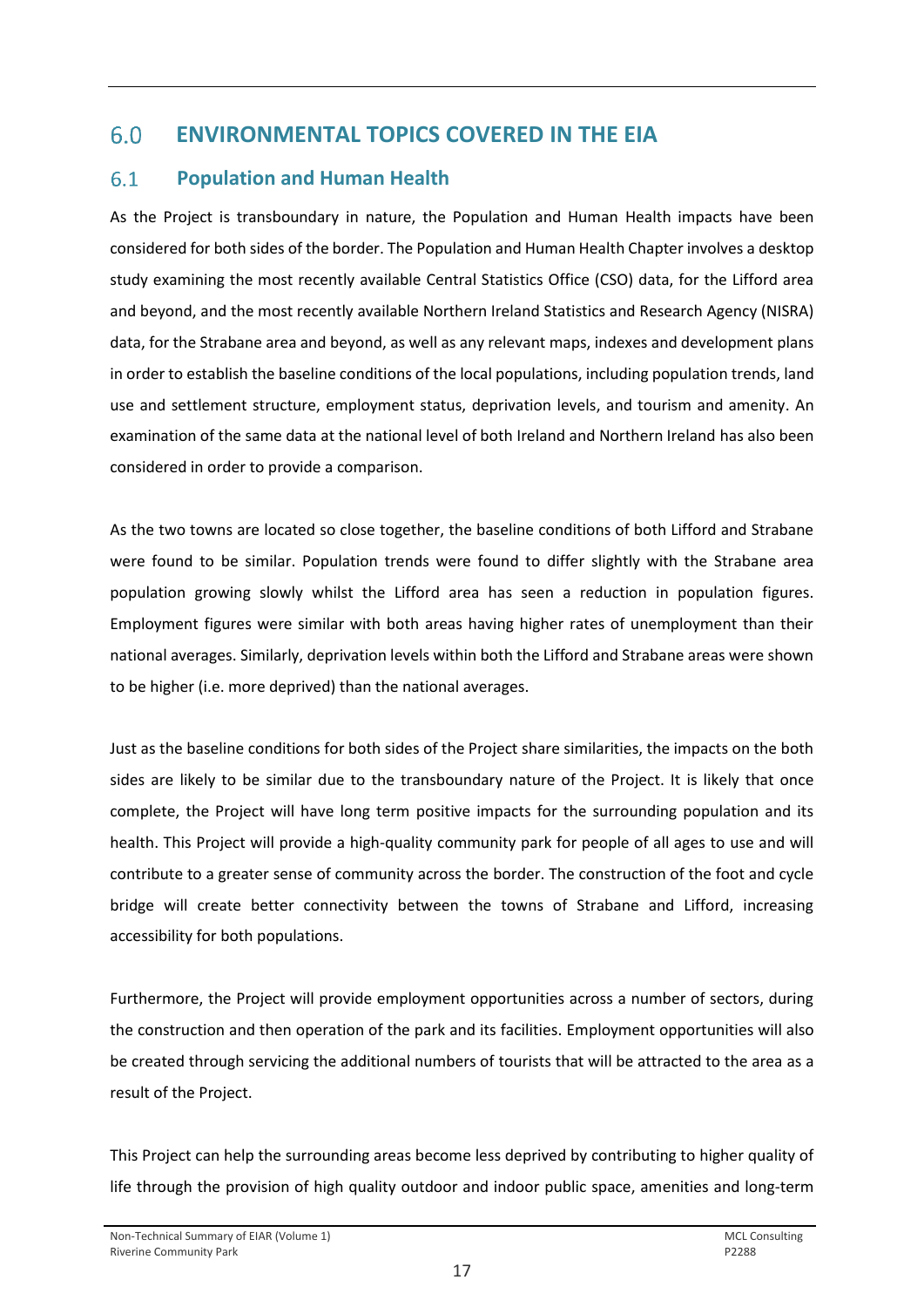job creation. The Project will deliver good quality facilities for children and young people living in rural environments and deprived border areas. The Project will engage young people in activities which will stimulate personal development thereby increasing their capacity to engage in civic society.

The new facilities to be provided as part of the Project include The Hub, the playparks, water sports, fishing and the significant areas of new publicly accessible open space. Together these will ensure the joint Strabane/Lifford tourism offer is enhanced and will succeed in attracting more visitors to the area and result in increased visitor spend. Capitalising on its location, the provision of facilities will expand the regional tourism offer.

As the Project will not have any adverse impact to population and human health with respect to the surrounding areas, no mitigation measures specific to the chapter were proposed.

Mitigation measures pertaining to the potential for air and noise impacts during the construction phase are set out, where necessary in Chapters 10 and 11 of the EIAR, respectively. Temporary traffic disruption during the construction phase of the Project and the relevant mitigation measures have been considered within the Traffic Statement (Volume 3 of the EIAR).

#### <span id="page-19-0"></span> $6.2$ **Biodiversity**

MCL Consulting was commissioned to facilitate a handover of the ecological investigation surveys for the proposed Riverine Community Park development project in Strabane and Lifford in order to determine the potential impacts to the site's local biodiversity and to recommend suitable mitigation to preserve the local wildlife and habitats.

Ecological investigations have involved an evaluation of the proposed developments impacts to the wider environment and habitats including distance Natura 2000 sites due to its hydrological links, and species-specific surveys identifying key species sensitive to developments of this nature. Stage 1 appropriate assessment was carried out by Eamonn Delaney of Delichon Ecology as part of the screening process to determine and assess the potential negative impacts to local Natura 2000 sites by the proposed development, while identifying components which would require further screening and assessment. MCL Consulting carried out a Stage 2 appropriate assessment to further assess the potential impacts and suggest suitable mitigation measure in order to demonstrate the proposed development would not have any large or long-term impacts on the local Special Areas of Conservation (SACs).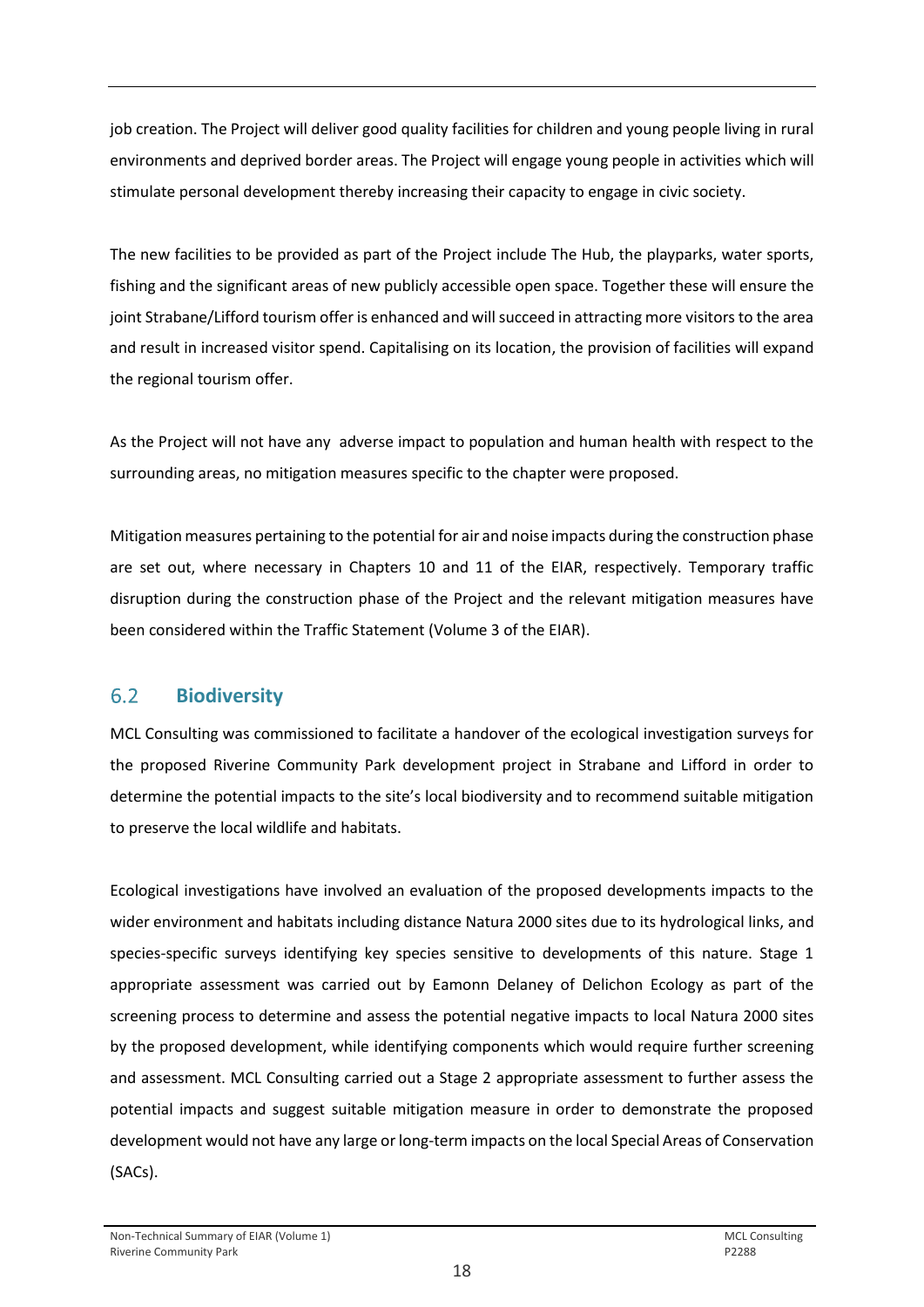Eamonn Delaney of Delichon Ecology also carried out various ecology surveys from 2020-2021 to form a baseline for the proposed site's ecological features and biodiversity, helping to identify areas for further investigation and any protected/priority species within the proposed site area. Various desk studies have been carried out by MCL Consulting in order to help identify historical data indicating the presence of priority species, such as:

- Badgers
- Otters
- Wild birds
- Bats
- Habitats and flora
- Aquatics

While others have been carried out as in-depth investigations as a compromise to restrictive deadlines in order to help indicate the current ecological value of habitats and certain risk factors so suitable mitigation can be suggested or risks negated where data acquisition was not possible, such as:

- Collision risk
- Breeding bird survey
- Aquatic desk study

Multiple site walkovers and surveys have also been carried out over a number of months in order to confirm or rule out a variety of species on site.

Overall, the proposed Riverine Community Park site is considered to yield a high level of biodiversity with established priority species such as badgers who have set up permanent residence in the historical railway embankment and otters utilising the River Foyle SAC as a commuting and foraging route to gain access to extended foraging grounds within the wet woodland of the proposed Riverine Community Park site. However, it was determined that the Strabane side of the site catered to a wider variety of biodiversity on site providing more suitable habitat to host priority species throughout the area.

The results from the ecological investigation surveys have informed some design changes to the project in order to cater for sensitive species such as badgers and Atlantic salmon. These design changes have allowed the proposed development to evolve in a manner that allows for local wildlife to remain unimpeded by the proposed development and has taken into consideration the potential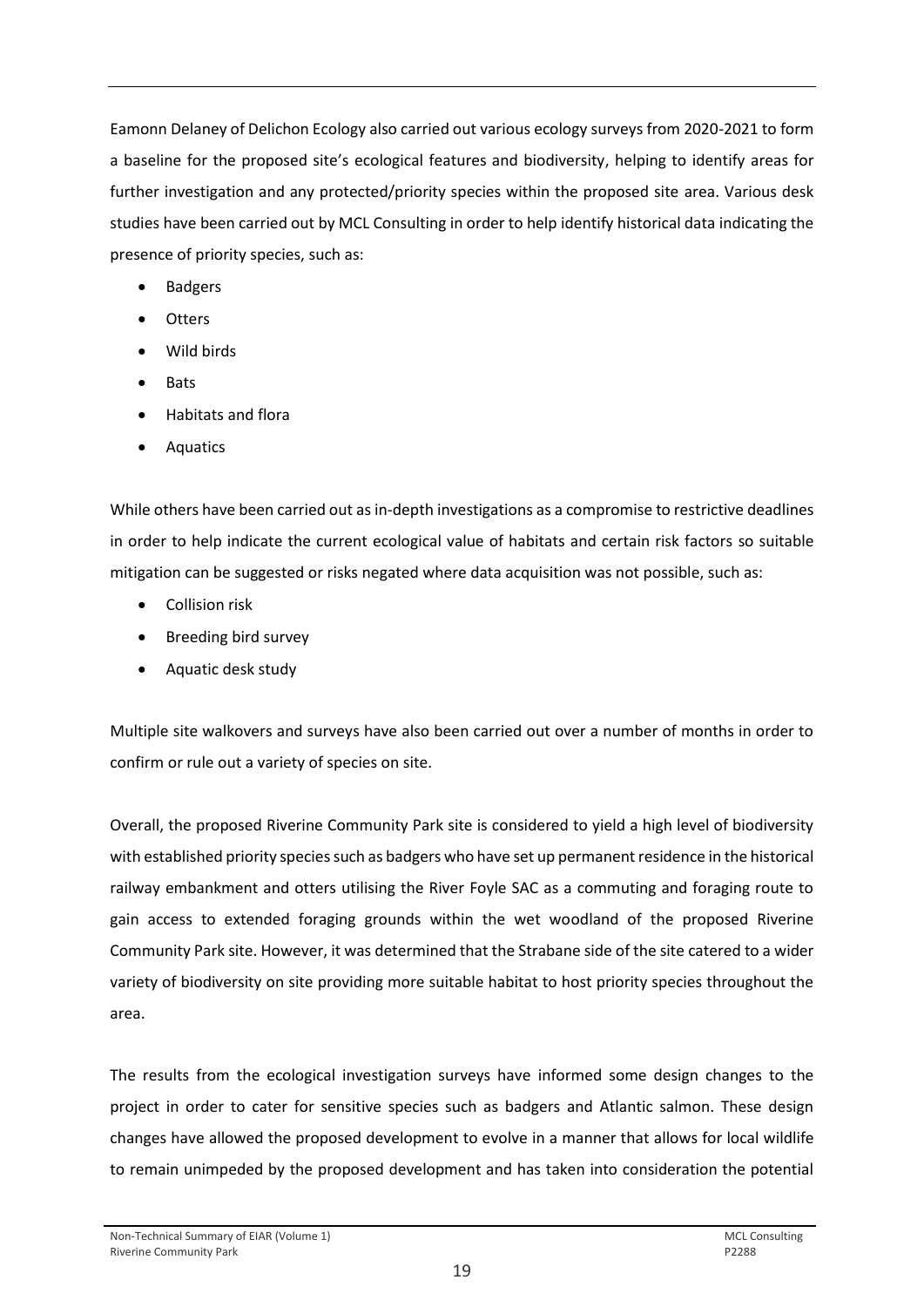long term, lasting impacts this development may have on their habitats. Extensive mitigation has also been recommended for the duration of the construction phase with input from consultations with the NIEA and Loughs Agency, in order to ensure proposed plans are within legislation and to the agreeance of these governing bodies.

The ecological investigation surveys have considered all historical records and evidence of current priority species present on site while factoring in the proposed design for the community park and its potential risks and impacts to the local habitats and wildlife. Appropriate mitigation and compensations have been recommended which, when employed, will ensure key sensitive species remain within the area keeping disturbances to a minimum and in some cases negated altogether.

#### <span id="page-21-0"></span>6.3 **Lands, Soils and Waters**

This diverse chapter provides a baseline assessment of soils (geology, land contamination) and waters (groundwaters and surface waters including flood risk and drainage) environments. The assessment considers likely impacts from the development compared to the pre-development conditions and provides suitable mitigation to minimise those impacts for the construction and operational phase. The development includes a programme of ground re-profiling which is necessary to facilitate the development.

### Lifford

Historical deskstudy review indicates limited previous development on the site, with some localised areas affected by railway land, and hare coursing structures. Detailed intrusive and site-based investigations identified the presence of some areas of modest thicknesses of made ground (historical land raise) but no evidence of significant ground contamination. Pollution-free shallow groundwater was encountered sporadically within the upper alluvium, with deeper groundwaters also identified in the underlying sand & gravel which fill the deep river valley gouged out by glaciers. Low permeability ancient schistose bedrock is anticipated at >20m depth across the site and surrounding area. The nonsaline groundwater system shows tidal fluctuations and is hydraulically linked to the River Foyle SAC, which is also non-saline in nature and shows tidal fluctuations.

A small surface water flows through the site from lands the west, discharging to the River Deele to the north of the site, and some areas in the north of the site are poorly draining with surface ponding apparent.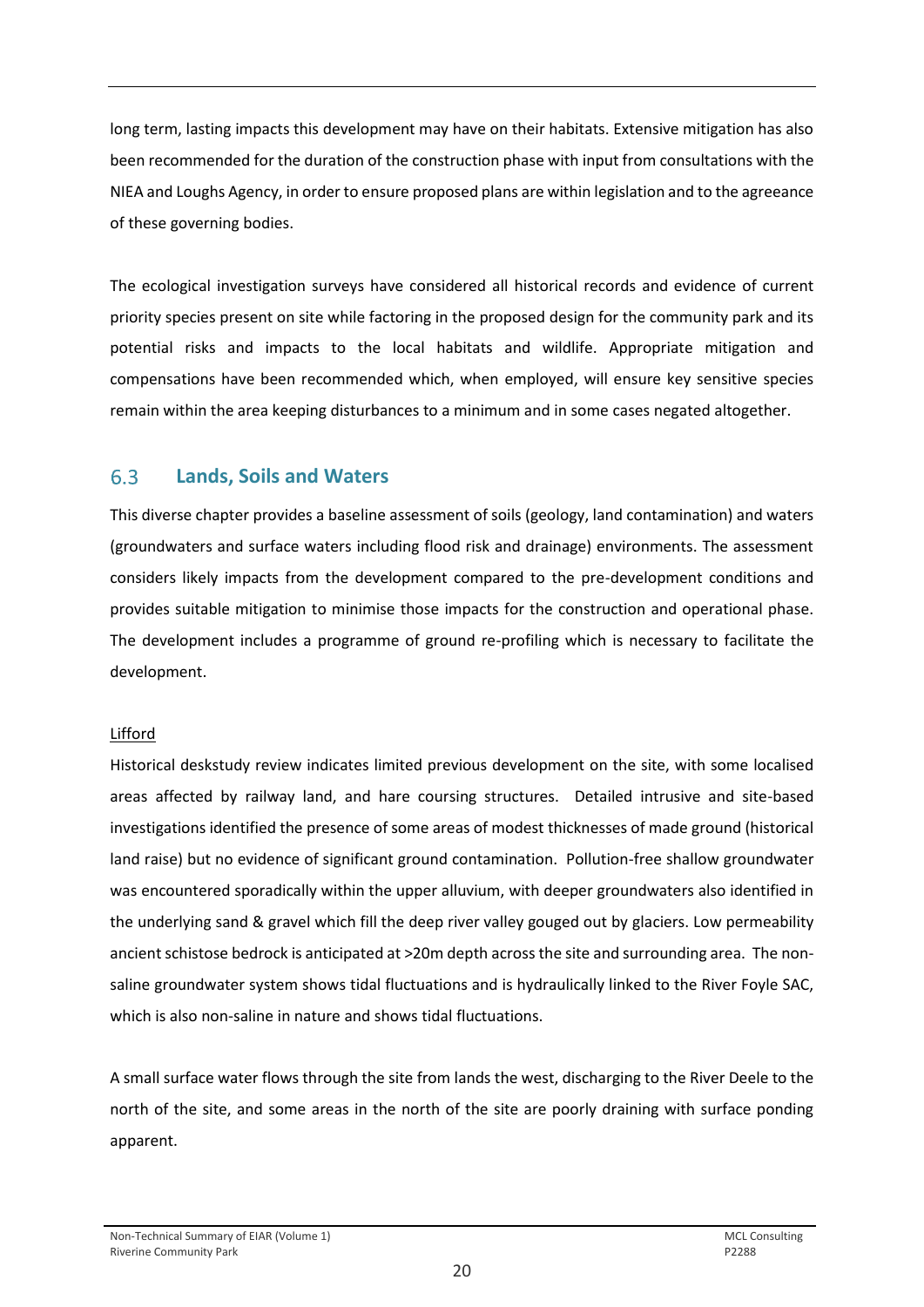The site is predicted to be affected by high probability flooding from rivers. The main hub building is to be constructed on raised ground to protect it from flooding. The proposed development has no significant negative effect on the extent of the flood plain either on the Lifford or Strabane sides.

Mitigation for the development includes measures to protect quality and flow in local surface waters, through the use of 'SuDS', and protect shallow groundwaters hydraulically connected to the River Foyle, with particular emphasis on environmental protection of the soils and waters environments during the construction phase, but also for the operational period of the proposed development. Residual impacts from the development are considered to be insignificant.

### Strabane

Historical deskstudy identified significant previous land uses, including multiple railway infrastructure including sidings, embankments (former tracks), engine house, goods shed and ponds with later phases of development including a bus station and travellers rest. The previous land uses has resulted in significant changes to the original landform, with intrusive Investigations identified the presence of large areas affected by made ground / land raise / infill and historical reprofiling. Some localised areas of soil contamination, requiring small-scale remedial works (by dig and dump) to protect end users of the site were identified an area of former railways lands. Some localised shallow groundwater in the upper made ground – alluvium was identified on site but is not significant in terms of posing a risk to human health or to the River Foyle SAC.

Deeper groundwaters also identified in the underlying sand & gravel which fill the deep river valley gouged out by glaciers. Low permeability ancient schistose bedrock is anticipated at >20m depth across the site and surrounding area. The non-saline groundwater system shows tidal fluctuations and is hydraulically linked to the River Foyle SAC, which is also non-saline in nature and shows tidal fluctuations.

A number of small watercourses flow drain through the site from the urban lands of Strabane to the east. These waters show some impacts typical of an urban catchment, but the water quality improves before waters discharge to the River Foyle along the western site boundary. Areas of ponding are present on the site, which have become overgrown with small trees. The ponds are primarily fed by runoff / rainfall and some areas will dry completely in summer months, otherwise draining to the River Foyle via the surface water network.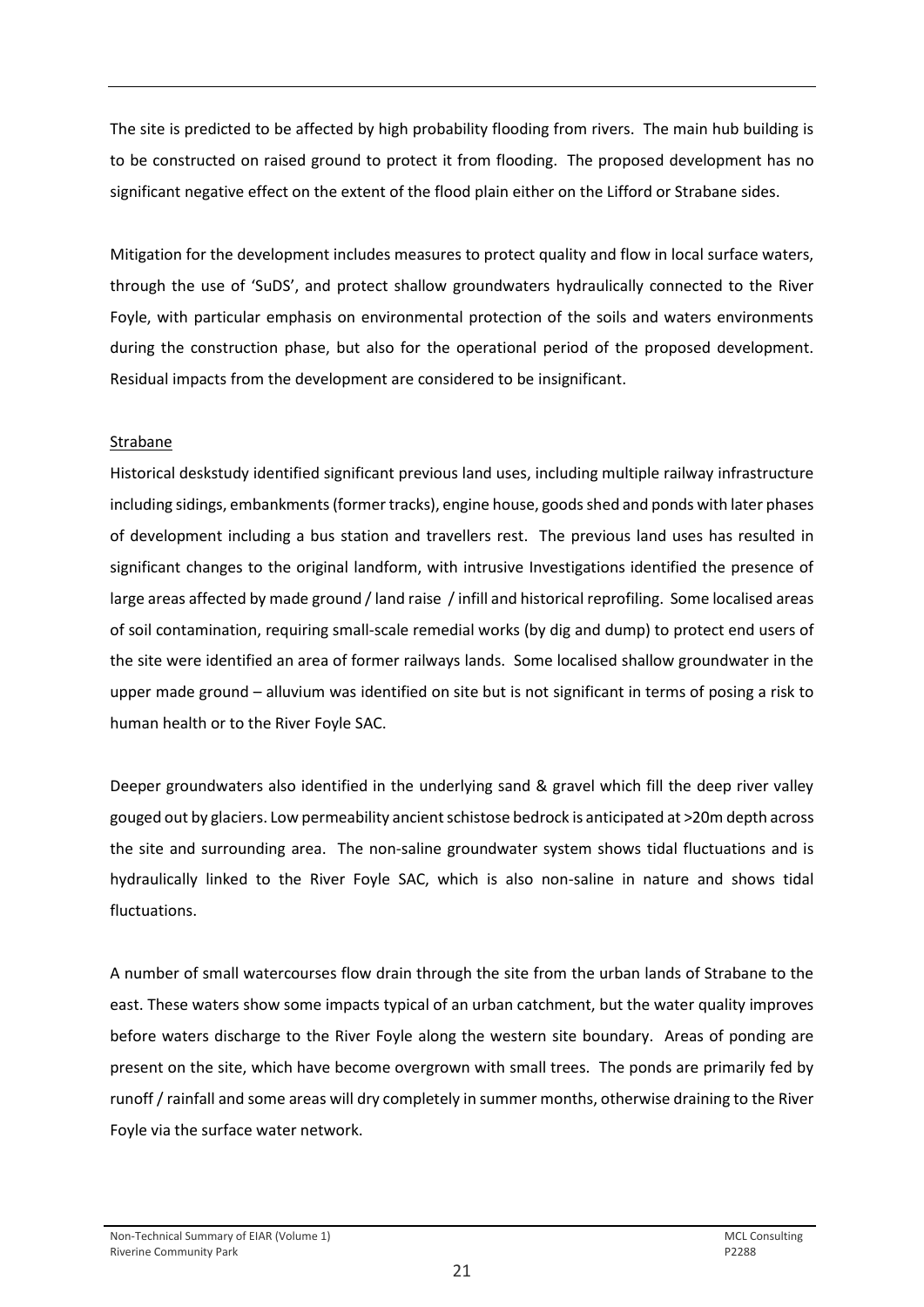The site is predicted to be affected by medium probability flooding from rivers. The proposed development has no significant negative effect on the extent of the flood plain either on the Lifford or Strabane sides.

Mitigation for the development includes measures to protect quality and flow in local surface waters, through the use of 'SuDS', and protect shallow groundwaters hydraulically connected to the River Foyle, with particular emphasis on environmental protection of the soils and waters environments during the construction phase, but also for the operational period of the proposed development. Some localised soil remediation will be required to make the site suitable for redevelopment. Residual impacts from the development are considered to be insignificant.

#### <span id="page-23-0"></span> $6.4$ **Air and Climate**

AONA Environmental Consulting Ltd. was commissioned to assess the likely significant environmental effects arising from the proposed Riverine Community Park in relation to air quality and climate.

The air quality impact assessment has been prepared to assess the air quality at sensitive receiver locations in proximity the site of the proposed Riverine Community Park site due to the main existing air pollutant sources, i.e. traffic flows on the A5 (The Great Northern Link) and N14 roads in Strabane and Lifford respectively, and to assess the potential air quality impact of the proposed Riverine Community Park.

The air quality impact assessment was undertaken with reference to The Air Quality Standards Regulations (Northern Ireland) 2010 and the Air Quality Standards Regulations (S.I. 180 of 2011). The rationale for describing the impact of the Proposed Development is derived from the Environmental Protection UK (EPUK) and Institute of Air Quality Management (IAQM) guidance (EPUK & IAQM) Land-Use Planning & Development Control: Planning for Air Quality (January 2017). As prescribed within Environmental Protection UK and the Institute of Air Quality Management, Land-use Planning & Development Control: Planning For Air Quality (January 2017) the proposed development has been assessed in accordance to Guidance on the Assessment of Dust from Demolition and Construction (IAQM) 2014.

There are no Air Quality Management Area (AQMA) in proximity to the proposed Riverine Community Park. The existing baseline air quality is impacted primarily by traffic and heating emissions in the area. Existing air pollutant concentrations were referenced from various sources to quantify the existing air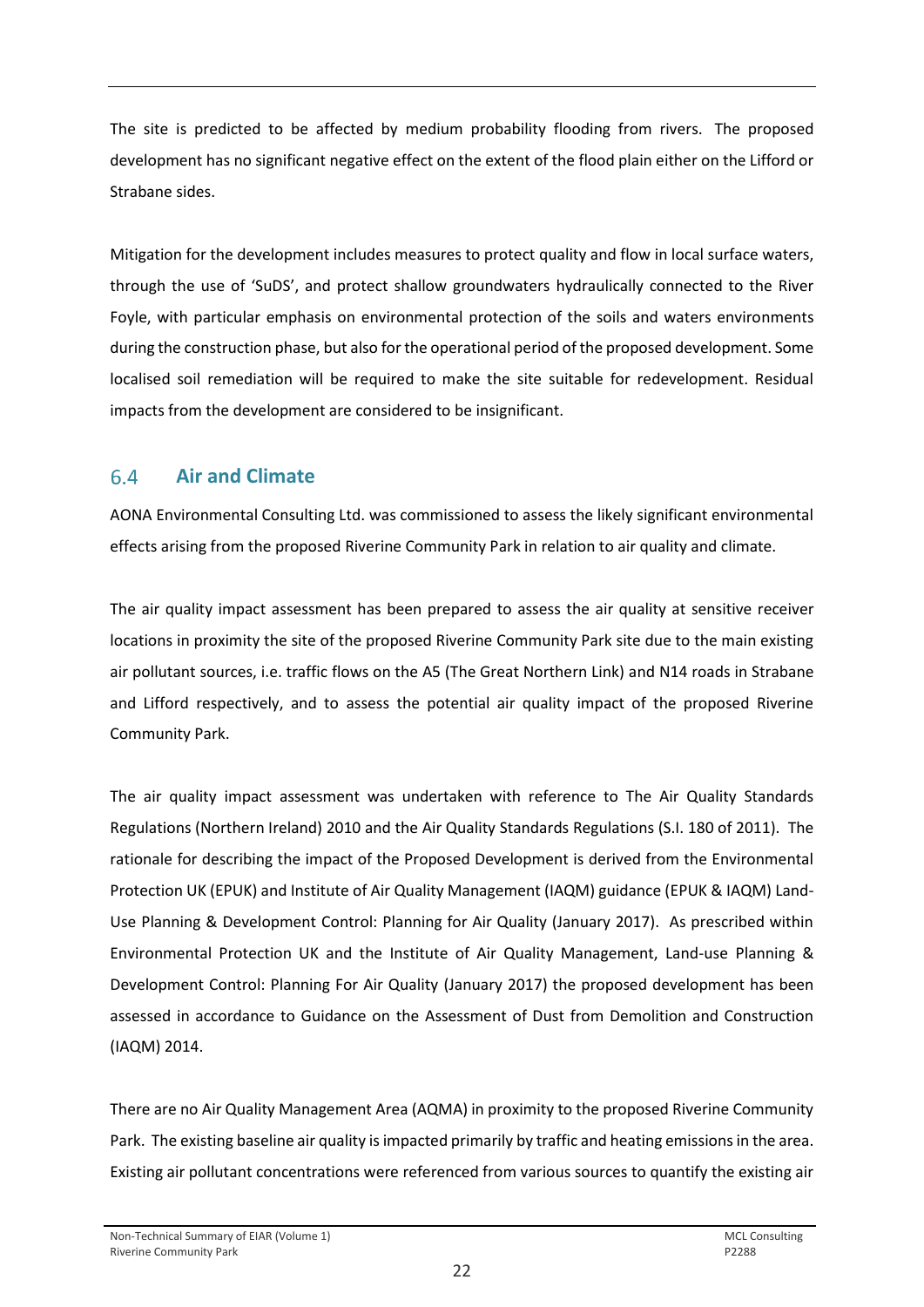quality in proximity to the proposed development site, including EPA data for Lifford, the Derry City and Strabane District Council 2019 Air Quality Progress Report for Strabane and to Defra background maps. Pollutant concentrations in the area of the proposed Riverine Community Park are below the relevant air quality standards limit values.

Using the IAQM methodology for the assessment of air quality and dust impacts from construction activities has indicated the a 'Low' level of risk, including the recommended construction phase dust mitigation measures, in terms of dust soiling impacts, impacts on human health and Ecological impacts.

An assessment of the potential air quality impact on the existing residential receivers in proximity to the proposed development site due to additional traffic emissions has been undertaken. The proposed development will have a negligible impact on local air quality using the Environmental Protection UK (EPUK) and Institute of Air Quality Management (IAQM) guidance "Land-Use Planning & Development Control: Planning for Air Quality (January 2017), based on the future proposed traffic flow information provided by the traffic consultants for the Project.

There will be no building on the Strabane side of the development. A community resource building is to be provided on the Lifford site incorporating meeting/events space, toilets, offices and café. The orientation of the community resource building will be designed to maximise solar gain for space heating and use of a green sedum roof or similar for energy efficiency and positive impacts for pollinating insects. The heating systems for the proposed community resource building are undecided as yet but are likely to be based on a modern air/water heat pump type system. Therefore, emissions from space heating requirements will result in an insignificant impact on local air quality. At this stage of the design process accurate data cannot provided in relation to the exact manufacturer and supplier, etc. However, it can be stated that the emissions from the heating requirements of a modern system in a relatively small community resource building will not result in a significant impact on local air quality.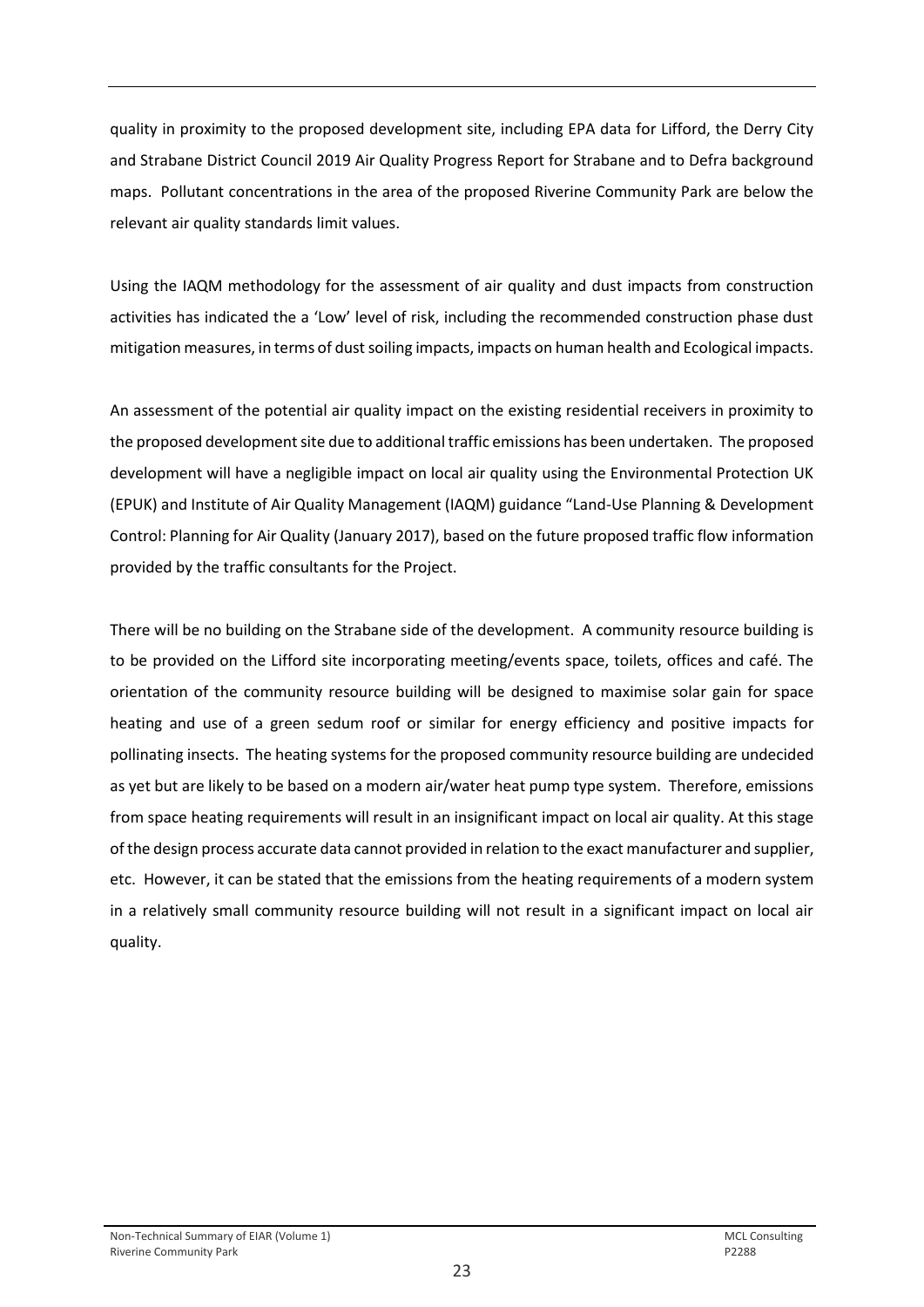#### <span id="page-25-0"></span>6.5 **Noise and Vibration**

AONA Environmental Consulting Ltd. was commissioned to assess the likely significant environmental effects arising from the proposed Riverine Community Park in relation to noise and vibration.

The noise impact assessment has been prepared to assess the noise levels at sensitive receiver locations in proximity the site of the proposed Riverine Community Park site due to the main existing noise sources and to assess the potential noise impact of the proposed Riverine Community Park.

The noise impact assessment and evaluation of the noise impact arising from the proposed Riverine Community Park involved the completion of a baseline noise survey at sensitive receiver locations in proximity the site of the proposed Riverine Community Park in accordance with suitable guideline methodology. This established the current baseline conditions. The existing daytime and night-time noise levels were dominated by road traffic noise. The results of the baseline noise monitoring data indicate that the noise levels at the sensitive receivers in the area of the proposed works are broadly in accordance with the World Health Organisation (WHO) Guidelines for Community Noise, recommended daytime levels of  $50 - 55$  dB(A) for outdoor living areas and the external night-time levels of 45 dB(A).

The proposed Riverine Community Park will have not have a significant operational noise impact, so the noise impact assessment deals primarily with the potential for daytime noise impacts during the construction phase. The worst-case construction noise levels at specific locations in proximity to the expected main areas of construction activity have been predicted using the methods of predicting construction noise levels set out in BS 5228-1:2009+A1:2014.

The recommended daytime construction noise limit of 65 dB LAeq,12 Hour will be achieved at the nearest residential properties. The construction noise impacts will be short-term and will not be significant. Also, while the overall construction activities for the proposed Riverine Community Park will occur over 9 - 12 months, the nature of the proposed works and its duration will mean that noise sensitive receivers will not be exposed to continuous construction noise impact during the construction period. Appropriate construction mitigation measures have been outlined and once implemented, the residual impacts from the construction period will not be significant.

A Construction Vibration Impact Assessment has considered all works with the potential to cause vibration impacts. Appropriate methods of piling and concrete removal as well as further mitigation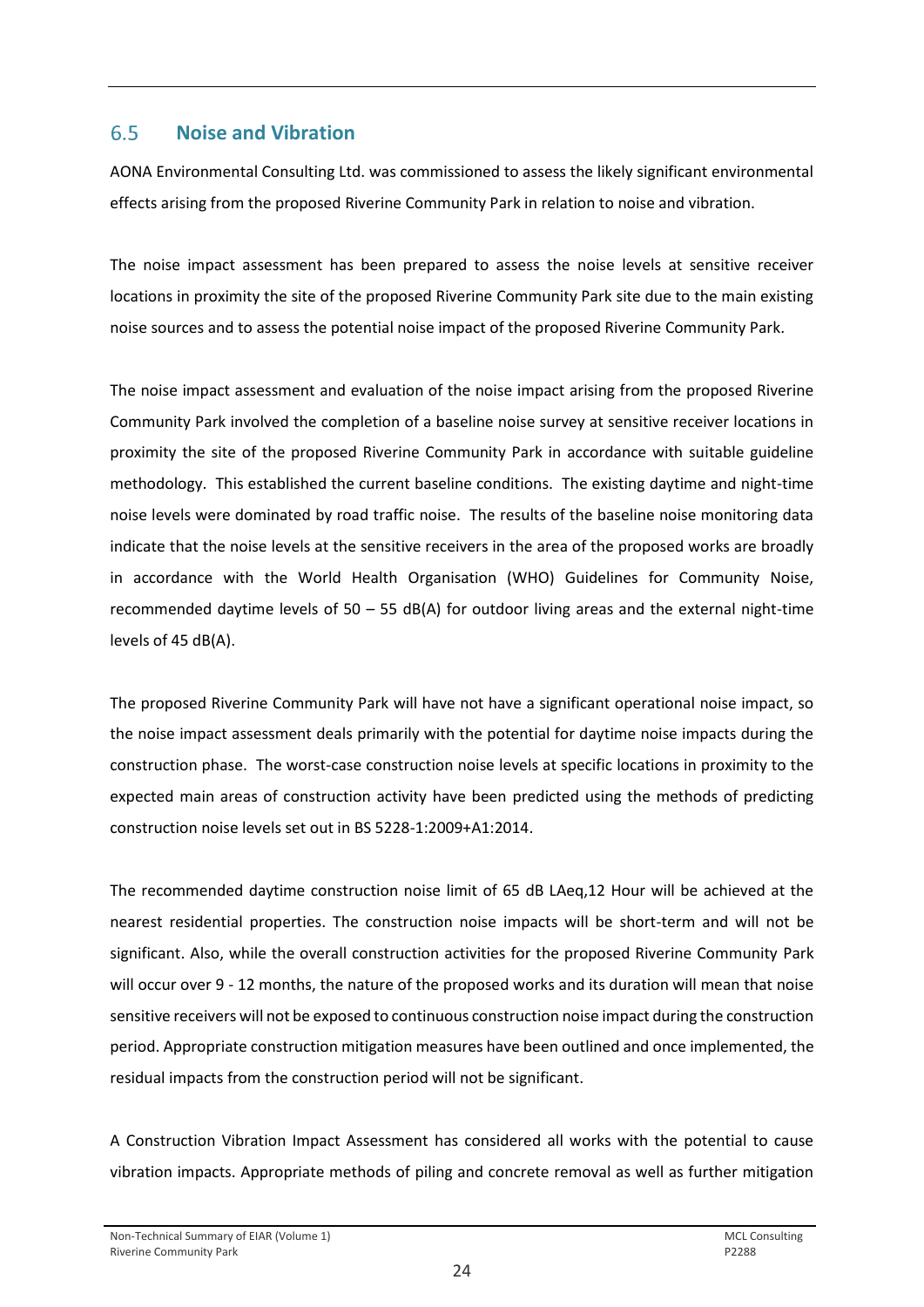measures have been recommended, which when employed will ensure that vibration levels do not exceed unacceptable levels at any of the sensitive receptors.

#### <span id="page-26-0"></span> $6.6$ **Materials Assets**

# **6.6.1 Roads and Traffic**

Hoy Dorman were commissioned to prepare a Traffic Statement (TS) for the proposed development. This TS is included as Appendix 12-1 of Volume 3 of the EIAR. As this proposed development spans both Northern Ireland (NI) and the Republic of Ireland (RoI) the Traffic Statement considered the scheme as a single project.

### Proposed Use of the Riverine Community Park

It is proposed there will be circa 150,000 users of the park per year of which 28,985 users will be related to the community pavilion incorporating the refreshment area and community centre with programmed activities. Several major events are planned in the open space during a typical year, traffic and people management will be considered under an Event Management Plan specific to the events.

### Summary of Assessment Methodology

The Traffic Statement provides a comprehensive review of the potential transport impacts of the proposed development, with an agreed plan to mitigate any adverse consequences. The Traffic Statement:

- Assesses the development proposals against National and Local Transport Policy for both NI and ROI;
- Provides details on the existing baseline traffic within the area of influence;
- Assesses sustainable travel modes to the proposed development;
- Assesses the traffic generation associated with the development and the effect on the baseline network;
- Sets out any mitigation measures to facilitate the proposals.

# Existing Conditions, Lifford (RoI)

Lifford is a town in Donegal which according to the 2016 Republic of Ireland Census has a population on circa 1,626 people. There are excellent footway links from the residential areas to the various town amenities, these footway links benefit from both street lighting and dropped kerbs with tactile paving.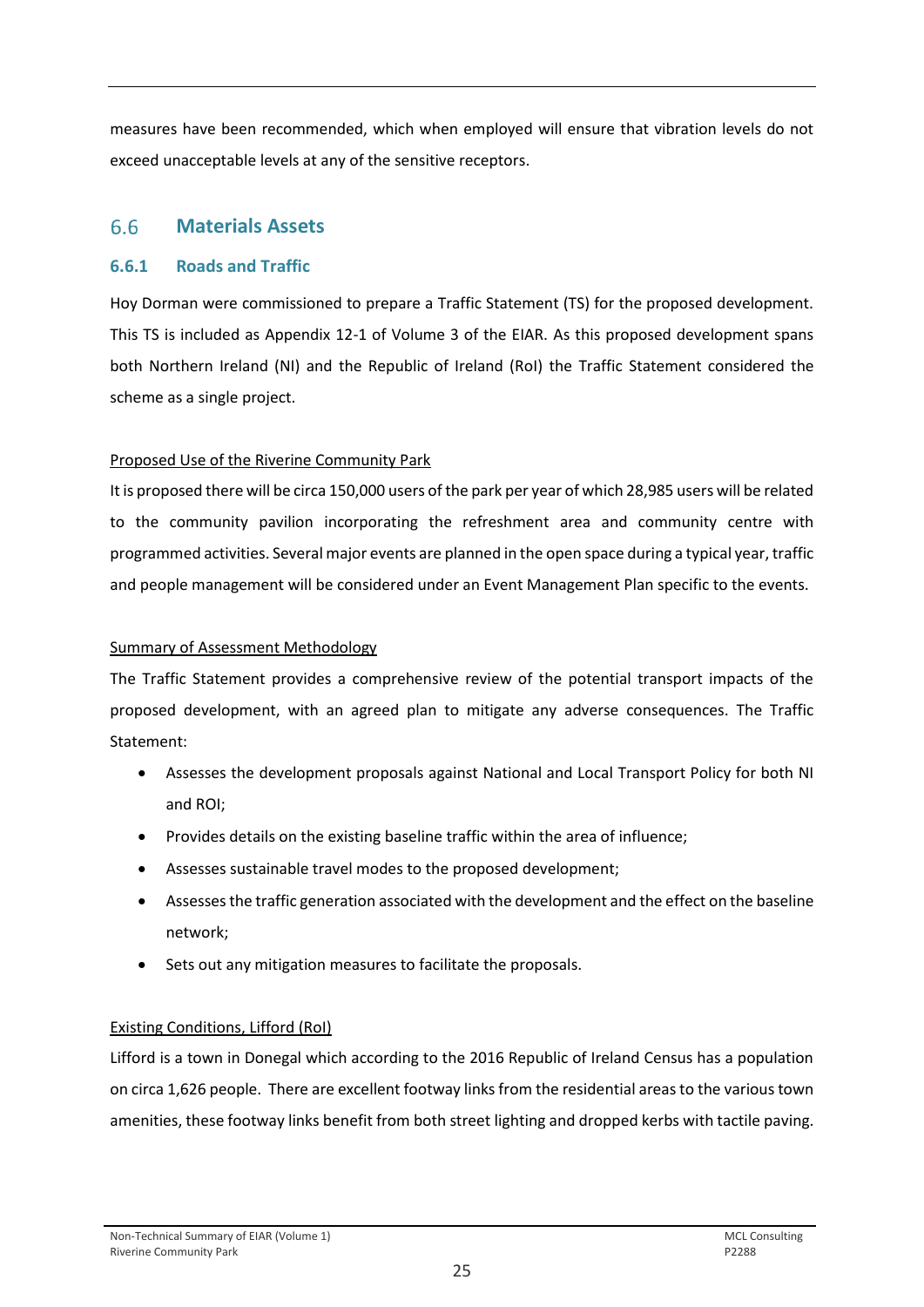The proposed site on the Lifford side of the River Foyle is currently greenfield, access to the proposed development will be from Station Road which currently serves as an access to a large carpark that serves a Cinema, The Donegal Council Offices and The Three Rivers Centre.

### Existing Conditions, Strabane (NI)

Strabane is a large town in Northern Ireland which according to the Northern Ireland 2011 Census has a population of circa 13,172 people. The A5 protected route runs along the frontage of the proposed development which straddles the River Foyle. Strabane has excellent footway links from the residential areas to the various town amenities, footways are to a good standard which benefit from both street lighting and dropped kerbs with tactile paving.

The Strabane to Lifford Greenway has already been constructed to the south of the proposed development with a ghost pedestrian island to facilitate crossing of the A38 Lifford Road. The Strabane to Cloughcor Greenway is currently being designed with proposals to link into the north of the proposed development.

### Roads and Traffic Conclusion

The creation of the Riverine Community Park will encourage the use of the greenways that have been built or are under construction within the area of Strabane and Lifford thus helping to increase the number of cycling tourists and locals to utilise the off-road routes to access the cross-community park. The creation of two controlled Toucan crossings will enable the safe crossing of pedestrians across the A38 Lifford Road and the A5 Barnhill Road on the Strabane side of the proposed development.

The modelling demonstrates that the local road network can accommodate the proposed development without significant detriment to existing conditions. When considering the above on a Sunday which is the peak hour for the proposed development there is little to no impact on the junction's capacity.

All significant events to be held at the proposed development will be subject to an Event Management Plan which will contain mitigation measures to reduce the traffic impact on the local road network within the area or Lifford and Strabane.

It is expected that construction will have a minimal impact on the local road network and will be ongoing for only 9 months, any oversized loads will be subject to risk assessments that the contractor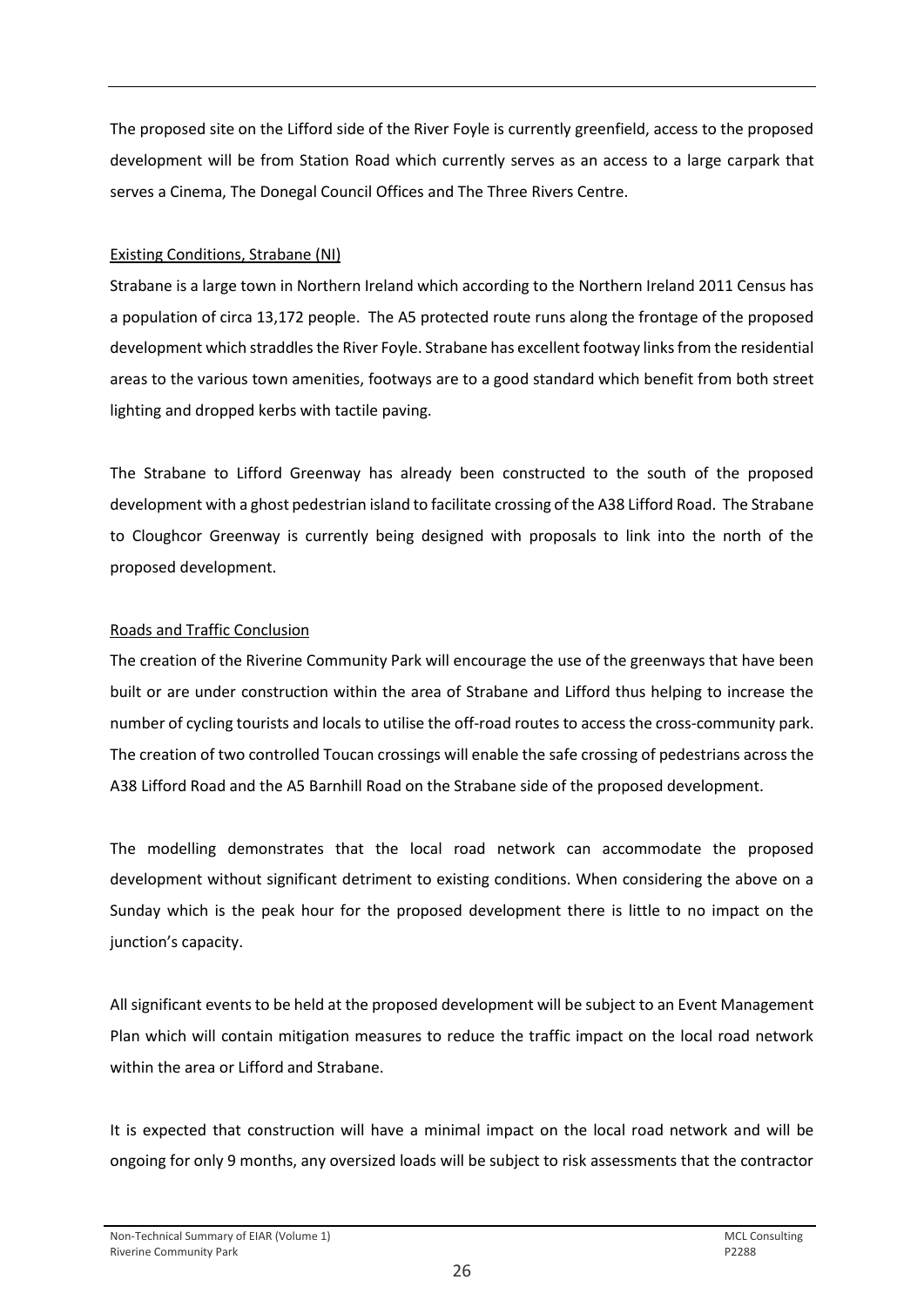will carry out and communication with the relevant authorities in each jurisdiction to minimalize any delay within the local area. Any impact associated with construction on the surrounding road network will be 'temporary' to 'short-term' in duration, and 'moderate' in significance.

In conclusion the Transport study confirms there are no residual impacts relating to the proposed development.

### **6.6.2 Built Services**

A qualitative description of the resultant specific direct, indirect, secondary, cumulative, short, medium and long-term permanent, temporary, positive and negative effects as well as impact interactions which the proposed development may have, assuming all mitigation measures are fully and successfully applied were assessed. In addition to mitigation measures outlined in this Chapter, mitigation measures have also been considered throughout the EIAR.

### Construction Phase

If unregulated, predicted impacts associated with the construction phase of the proposed development on Built Services would be expected to include potential disruption to local natural and human material assets resulting in both short-term and long-term impacts. The implementation of the mitigation measures set out in this Chapter and the subsequent Chapter of the EIA Report would ensure that there is unlikely to be any significant residual impact during the construction phase. Therefore, impacts are likely to be temporary and neutral.

# Operational Phase

The proposed development is unlikely to have any significant impact on the local water, electricity or ICT networks and the overall impact with respect to these utilities can be described as long-term and neutral.

The predicted wastewater generation of the proposed development on the Lifford side will be adequately accommodated in the local foul sewer network. Residual predicted impacts on this infrastructure are likely to be long-term and neutral.

The proposed development will be designed to comply with the provision of SuDS and is therefore unlikely to have any residual impacts in terms of the impact on surface water drainage. Refer to Chapter 9, "Lands, Soils and Water" of Volume 2 for details.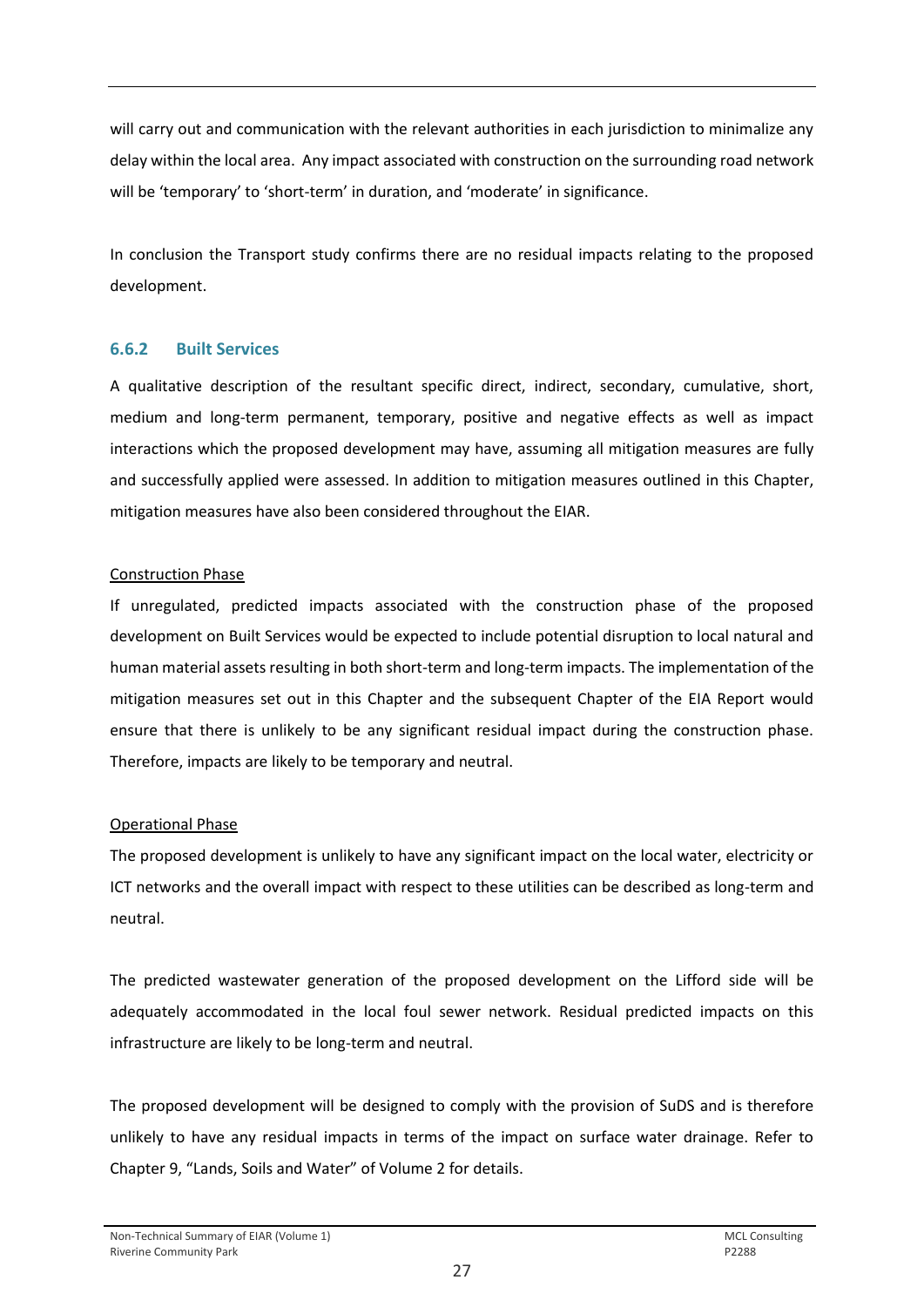#### <span id="page-29-0"></span>**Cultural Heritage**  6.7

A desktop survey of all archaeological and cultural heritage sites within a study area that encompassed the proposed development site and a 1km buffer around it was undertaken in order to ascertain the heritage constraints and potential impacts on these. This revealed that there are no recorded archaeological sites, Listed Buildings, Protected Structures, National Inventory of Architectural Heritage (NIAH) records, Defence Heritage sites or recorded battlesites located with the proposed development area. There are however five Industrial Heritage Record (IHR) sites within the proposed development area, two of which have been confirmed to be extant during field survey. Within the study area there are 19 recorded archaeological sites (12 in RoI and seven in NI), 22 NIAH sites (RoI), seven Protected Structures (RoI), 43 IHR sites (including the five within the proposed development area)(NI), 55 Listed Buildings (NI), four Battlesites (NI), one Scheduled Zone (NI) and one Defence Heritage site (NI).

The desktop survey was followed by site inspections of the proposed development site by a team of qualified and experienced archaeologists/heritage consultants. This revealed that no upstanding previously unrecorded archaeological features are extant within the proposed development area. It was also noted that much of the proposed development area had been subject to landscaping, in filing and ground reduction in the past.

Potential impacts (both direct and indirect) on cultural heritage during Construction, Operational and Decommissioning phases was assessed. The proposed development will not result in any likely predicted significant impacts on the recorded cultural heritage resource. However, the proposed development has the potential to have a direct impact on hitherto unknown sub-surface archaeological features during the Construction Phase.

Overall, any potential direct impacts on hitherto unknown sub-surface archaeological features are deemed to be adequately mitigated by a licenced programme of archaeological works with appropriate evaluation, recording and reporting therein.

**No likely predicted significant impact is expected on the cultural heritage resource as a result of this proposed development.**

### Non-Technical Summary of EIAR (Volume 1) and the consulting of the consulting of the consulting of the consulting of the consulting of the consulting of the consulting of the consulting of the consulting of the consulting Riverine Community Park **P2288**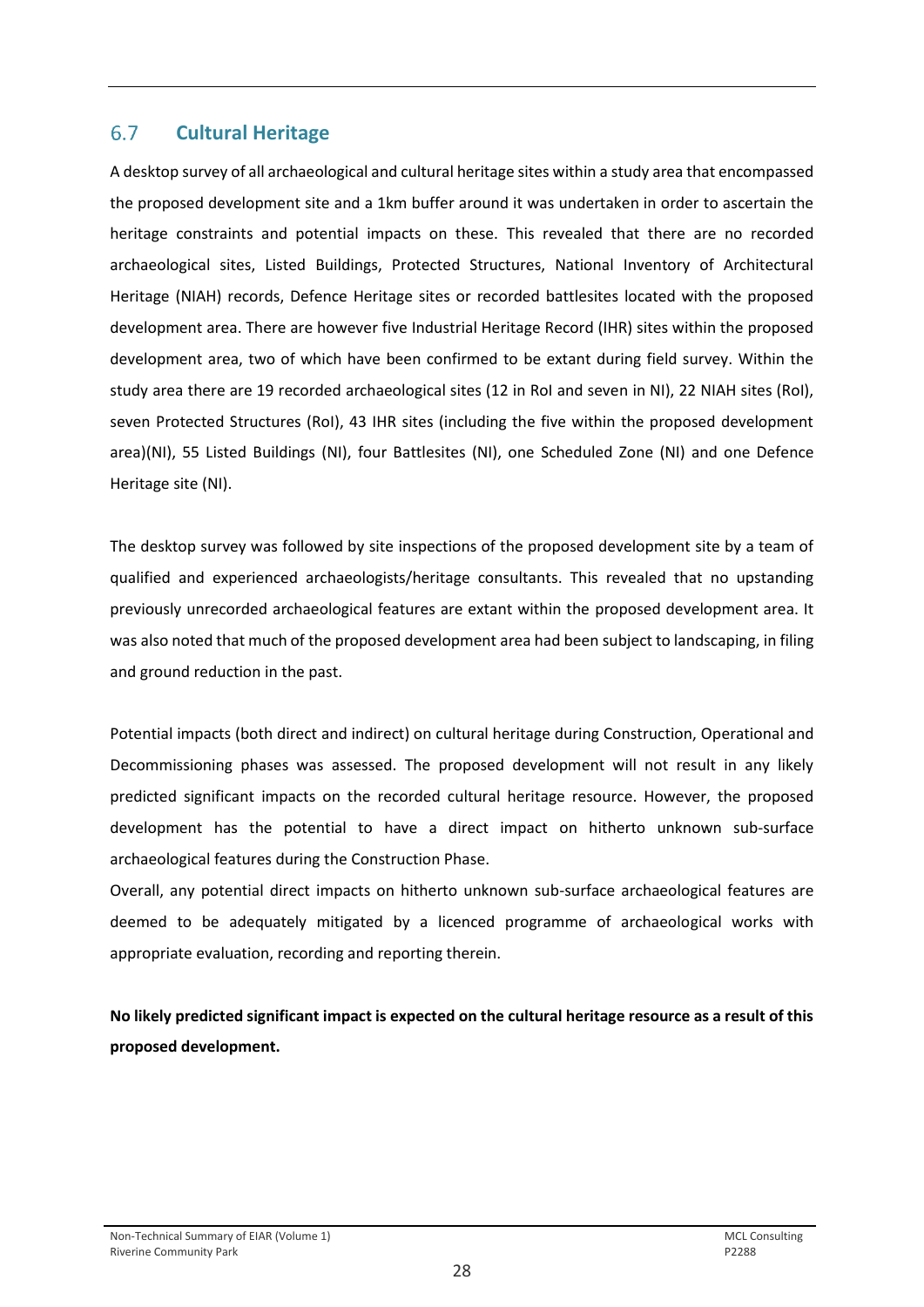#### <span id="page-30-0"></span>**Landscape and Visual**  6.8

### **6.8.1 Introduction**

The LVIA focuses on key effects and issues as follows:

- The effect of the Project upon the landscape resource;
- The effect of the Project on the perception of the landscape; and
- The effects arising from the Project on visual amenity
- The LVIA methodology can be summarised as undertaking the following key tasks:-
- Site Visit on 5th July 2021;
- Assessing the baseline Landscape Setting and Conditions;
- Evaluation of key components of the Project based on site layouts, plans and elevations;
- Consideration of Mitigation and Enhancement Measures;
- Assessment of Landscape Effects;
- Assessment of Visual Effects; and
- Summary of Significance of Landscape and Visual Amenity Effects.

A 5km range from the Site is deemed an appropriate study area, following site surveys and review of the Zone of Theoretical Visibility (ZTV).

# **6.8.2 Receiving Environment**

### Lifford

The landscape quality and value of the Site at a local and regional level on the Lifford side of the Project is assessed as Medium and the County Donegal Development Plan 2018-2024 designates the area as an Area of Moderate Scenic Amenity. The Site is partly situated within the River Finn SAC and River Foyle and Tributaries SAC. There are no sites, monuments, architectural assets or other landscape designations and it is considered that the Site is able to accommodate the Project without significant effects.

### Strabane

The landscape quality, value and sensitivity of the Site at a local and regional level on the Strabane side of the Project is assessed as Medium/High. The site is adjacent to the River Foyle and partially sited on a Natura 2000 site (SAC, SPA and pNHA). Despite being close to the built up areas of Strabane and Lifford there is a sense of tranquillity and wilderness and a sense of enclosure with prospects out to the higher ground beyond.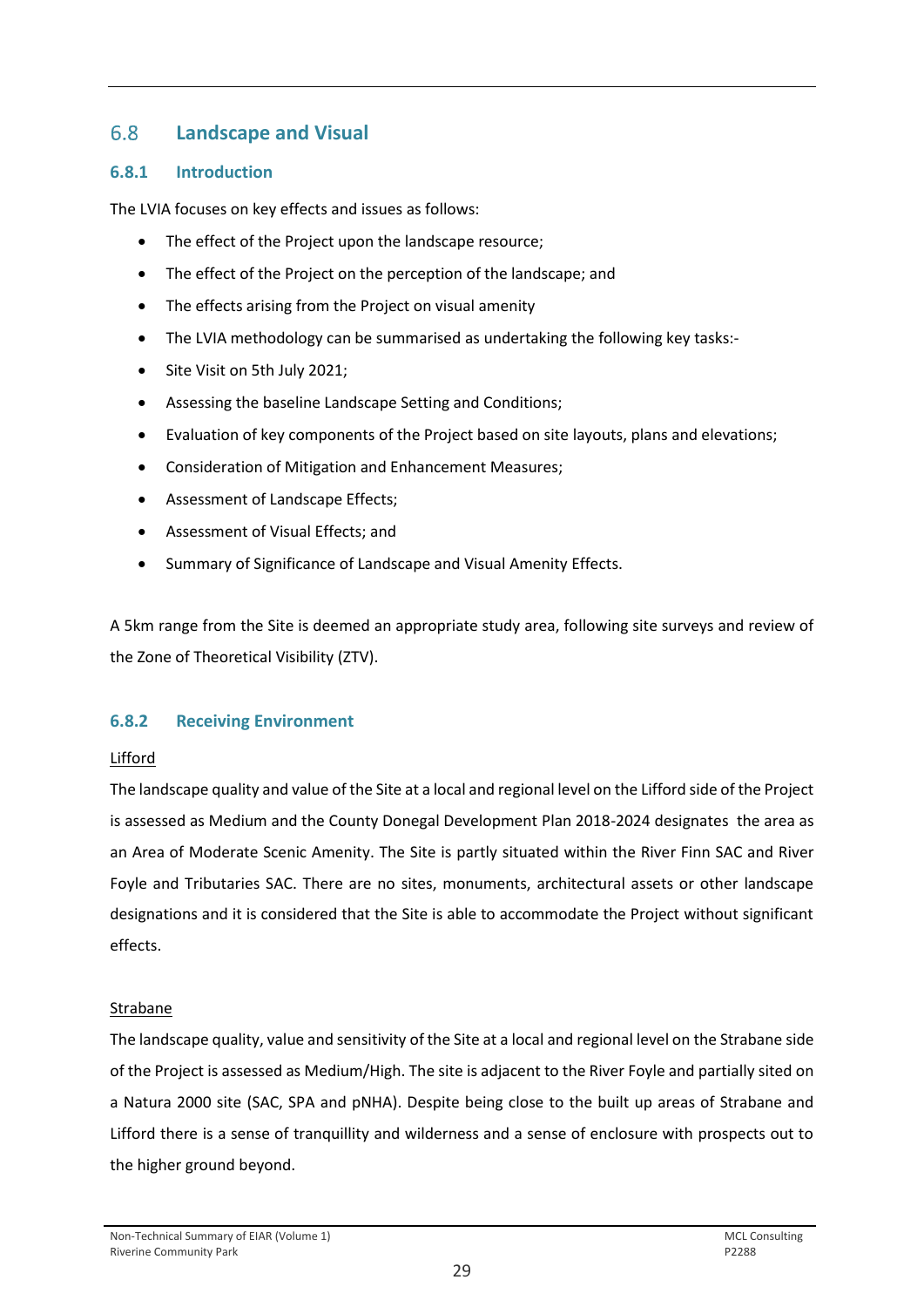Landscape receptors including the Regional Landscape Character Foyle Valley LCA 6, Landscape character Foyle Valley LCA 27, River Finn SAC and River Foyle and Tributaries SAC.

# **6.8.3 Construction and operational phase impacts and assessment**

The majority of the potential negative impacts are likely to be experienced during the construction phase, the majority of which will be on the Lifford side and which are predicted to last approximately 9-12 months. The operational phase of the project is long term ie greater than 25 years.

### **Lifford**

The construction works will have a **Slight/Moderate** adverse impact on the landscape character in proximity to the Site and **Negligible** in the wider landscape. The Site is directly connected to the River Finn SAC and Foyle and Tributaries SAC and the effects are assessed as **Medium** adverse. However, if mitigation measures during construction are not followed then the effects will be significant. There is some degree of separation between residents and the site and the construction effects will be **Low** Adverse. Whilst there will be some disturbance to pedestrians during the construction phase ultimately the proposals will open up areas of the river and walks which were previously inaccessible to the public and be **Beneficial**.

East Donegal Hare Course Club (EDHC) is to be reconfigured adjacent to the park, which will be **Medium** adverse in the short term but ultimately **Beneficial** as it will provide them with a purpose built site. The dimensions of the proposed viewing stand are similar to the existing building at 17.94m x 9.7m with a height of 6.7m (9.36mAOD).

The size and scale of the Project is small and not uncharacteristic when set within the context of the Three Rivers Complex. Residents in close proximity to the Project have some degree of separation through distance, orientation and screening, however there may be increased traffic and disturbance from visitors.

# **Strabane**

The majority of the landscape is to be retained. The works will involve construction of paths and boardwalk, car park and bridge, which will have a **Slight** adverse effect on the landscape character locally, but **Negligible** in the wider context. The Site is directly connected to the River Finn SAC and Foyle and Tributaries SAC and the effects are assessed as **Medium** adverse. However, if mitigation measures during construction are not followed then the effects will be significant.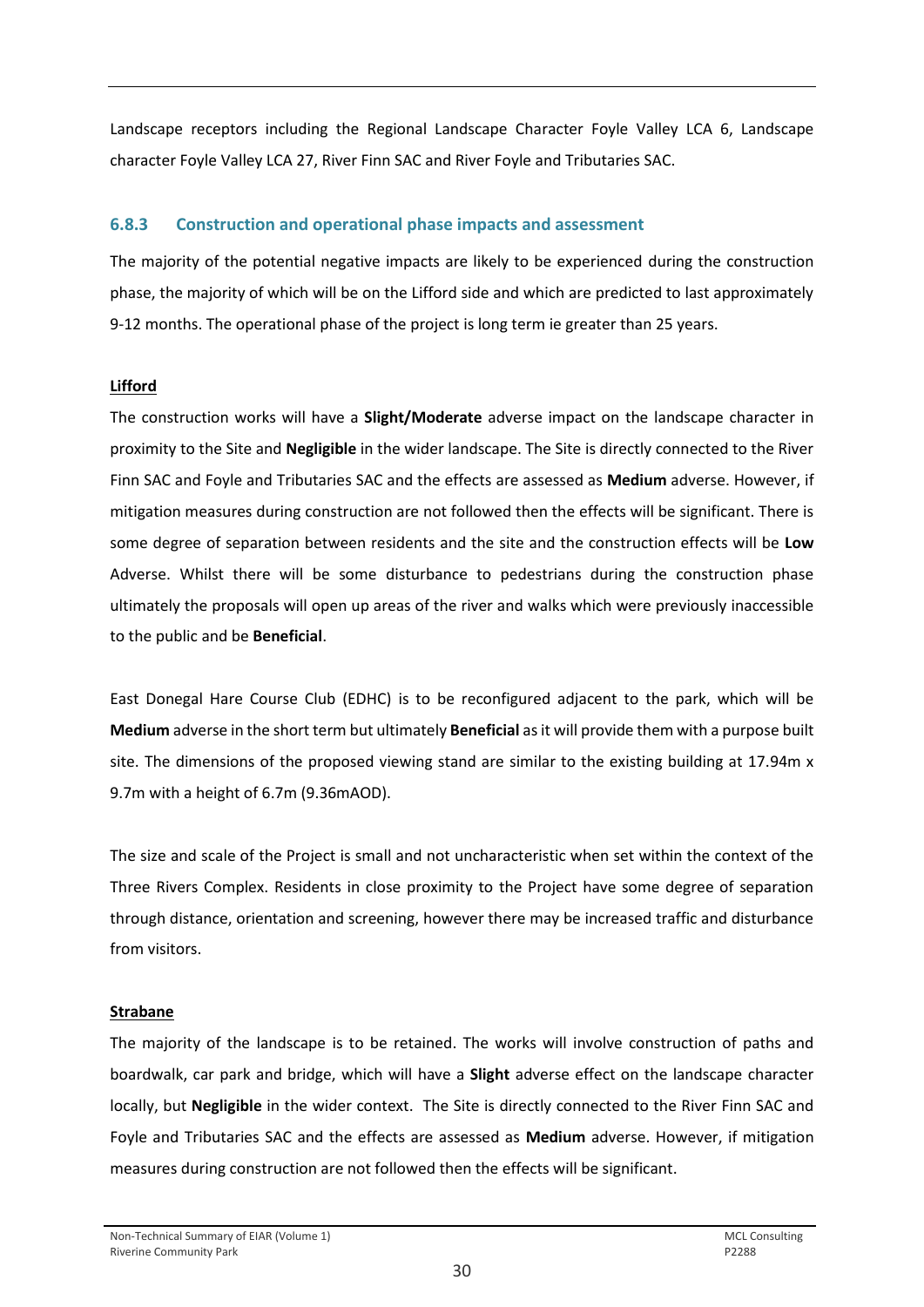The construction phase of the Project will have some adverse effects on the following receptors, the local landscape character, residents in relative close proximity and pedestrians. However, the impact will be short term and adherence to standard construction management guidance will minimise the effects. Mitigation measures to minimise the impact on the sensitive receptors, particularly the River Finn SAC and River Foyle and Tributaries SAC must be followed to avoid significant adverse effects during construction.

The landscape, particularly on the Strabane side of the site will benefit once the park is operational, as it will conserve the wetland areas, increase biodiversity and habitats and encourage the enhancement and protection of the site.

There is a cluster of residences off Park Road, one of which, 16 Park Road, is adjacent to the proposed permanent car park. Residents in this house will have visibility of the car park but the majority of the park on the Strabane side and Lifford side will be screened by vegetation and mitigation includes proposed hedgerow and tree planting to the north of the car park along the existing hedge line. There is no visibility from other residences on the Strabane side. Nor is there any visibility from recreation sites including Strabane Cricket Club, or commercial and retail outlets lying to the north west and south/south east of the site.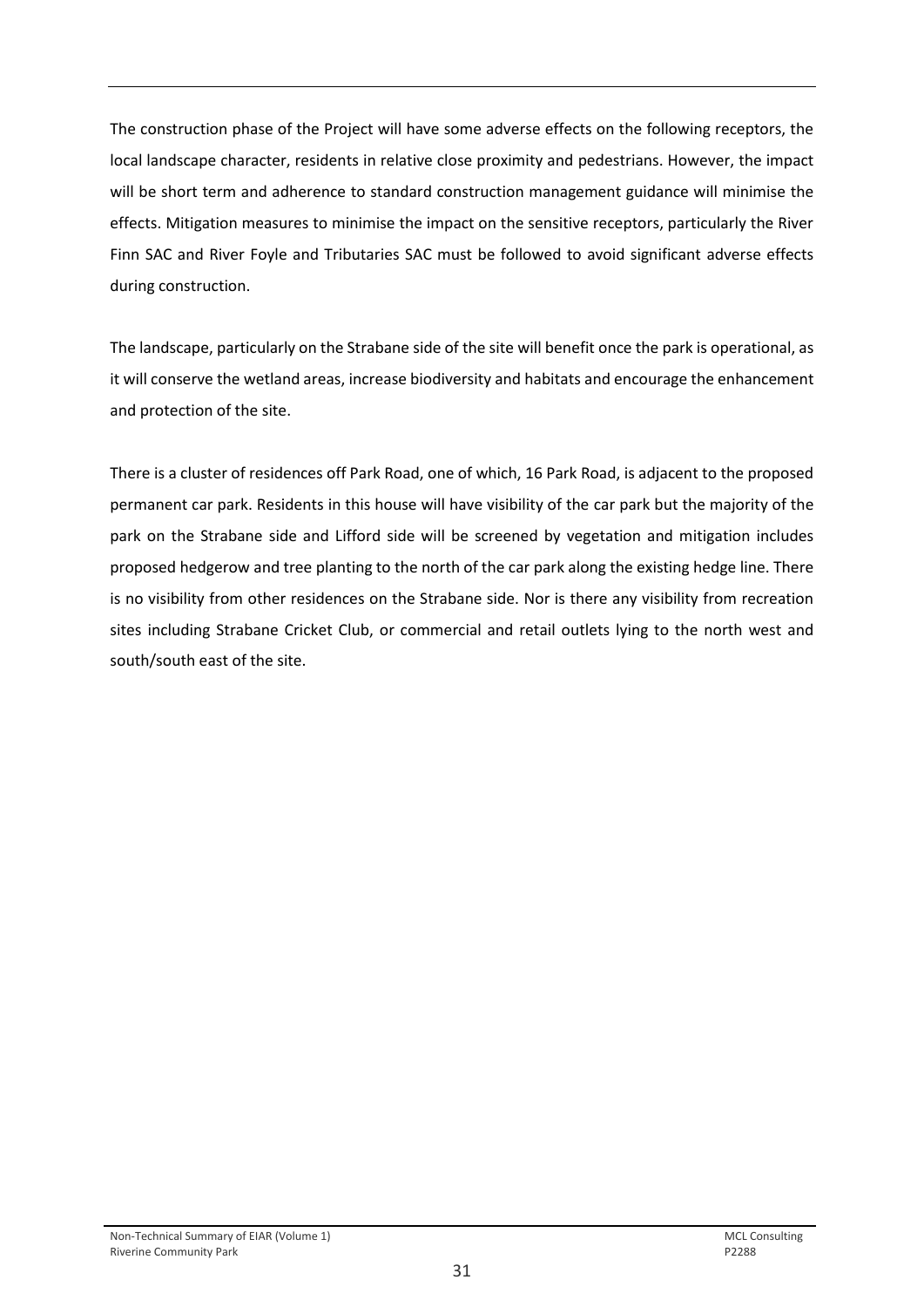| <b>Viewpoint</b><br>number | <b>Receptors</b>              | <b>Location</b>     | <b>Side of Site</b> | <b>Sensitivity</b> | <b>Significance</b><br><b>Summary</b> |
|----------------------------|-------------------------------|---------------------|---------------------|--------------------|---------------------------------------|
| $\mathbf{1}$               | Car users, pedestrians        | <b>Lifford Road</b> | Strabane            | Medium             | Negligible                            |
| $\overline{2}$             | Car users, pedestrians, small | Off<br>bridge       | Lifford             | Medium             | Negligible                            |
|                            | businesses and residential    | <b>Street</b>       |                     |                    |                                       |
| $\overline{3}$             | Pedestrians                   | Lifford<br>side     | Lifford             | Medium/High        | Slight positive                       |
|                            |                               | of Site             |                     |                    |                                       |
| 6                          | Car users, pedestrians        | Park Road           | Strabane            | Medium             | No effect                             |
| 8                          | Car users, pedestrians,       | Curlyhill           | Strabane            | Medium             | Negligible                            |
|                            | residences                    | Road                |                     |                    |                                       |
| 9                          | Car users, pedestrians,       | Cavanlee            | Strabane            | Medium             | No effect                             |
|                            | residences                    | Road                |                     |                    |                                       |
| 10                         | Car users, pedestrians,       | Fountain            | Strabane            | Low                | No effect                             |
|                            | residences                    | Street              |                     |                    |                                       |
| 11                         |                               | Great               | Strabane            | Medium             | No effect                             |
|                            | Car users, pedestrians        | Northern            |                     |                    |                                       |
|                            |                               | Link                |                     |                    |                                       |
| 12                         | Car users, pedestrians        | <b>Bradley Way</b>  | Strabane            | Medium             | No effect                             |
| 13                         | Car users, pedestrians,       | Edenmore            | Lifford             | Medium             | No effect                             |
|                            | residences                    | Lodge               |                     |                    |                                       |
| 14                         | Car users, pedestrians        | The                 | Lifford             | Medium             | No effect                             |
|                            |                               | Commons             |                     |                    |                                       |
| 15                         | Car users, pedestrians,       | <b>Gallows Lane</b> | Lifford             | Low/ Medium        | No effect                             |
|                            | residences                    |                     |                     |                    |                                       |

### **6.8.4 Summary of Visual Assessment – Lifford and Strabane**

In viewpoints 1 and 2 the park on the Lifford side is screened by the built form and vegetation. The flat nature of the landscape will give little visibility of the park on the Strabane side. The footbridge may be partially glimpsed on the bend in the River Foyle. Viewpoint 3 is taken on the Lifford side of the park looking across to the Strabane side. The River Foyle dominates the view. The permanent car park may be partially glimpsed but woodland will screen much of this and the footbridge on the Strabane side will be perceptible but will not be a dominant feature in the view.

The park lies in a tight visual envelope, screened to the north (viewpoint 4, Park Road) by the landform. Heading south down Park Road is a small cluster of residences, one of which lies adjacent to the proposed permanent car park on the Strabane side of the park. The residents in this property will have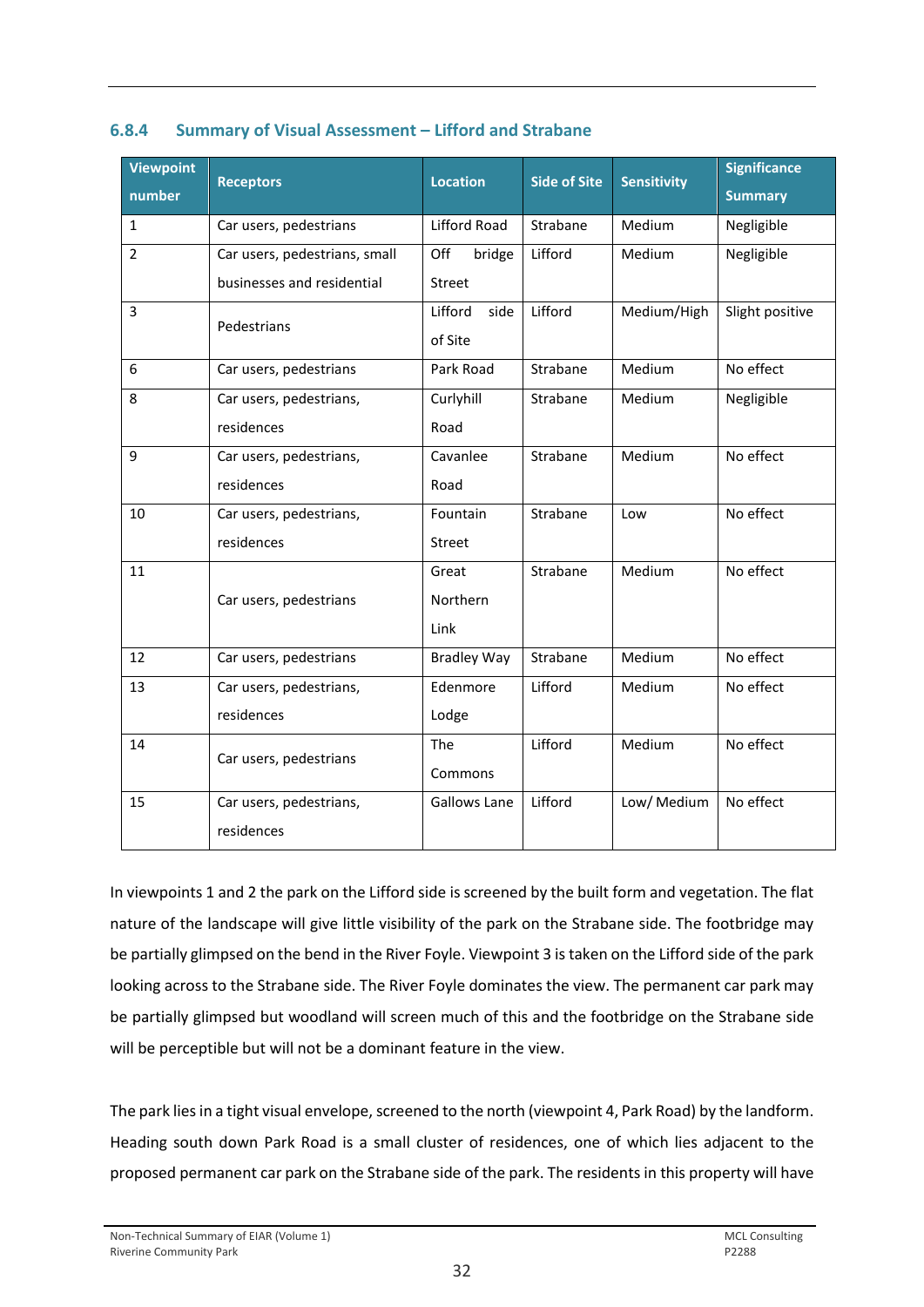visibility of the car park before the proposed native hedgerow on the north boundary matures. There is no visibility from Barnhill Road as the park will be screened by the mature trees lining the road. From the east (viewpoint 5) the narrow horizontal views of the Strabane side of the Project are unlikely to be perceptible, screened by distance and the existing built form. Viewpoints 6, 7, 8 and 9 to the south have no visibility of the Project as they are screened by built form and vegetation. Landform precludes visibility from the west of Lifford (viewpoints 11 and 12) of either side of the Project. From the north west (viewpoint 10) the landform and intervening vegetation will screen any view of the Project.

### **6.8.5 Summary**

The Riverine Community Park is proposed as a cross border park within Lifford and Strabane. The landscape proposals focus on connecting the two currently separated lands either side of the border with a new pedestrian bridge and creating a shared community parkland, linking into the wider landscape and adjacent towns through new routes and a physical connection with the proposed Strabane North Greenway. The proposals for each side complement each other and capitalise on the existing assets of the landscape, offering a diverse range of recreational and educational opportunities for the community and visitors.

The Project will have limited landscape and visual impact. The scale of the proposal, the receiving environment including the landform and surrounding built environment, renders the site able to absorb the Project without unacceptable changes to the landscape character and visual amenity. From the wider landscape the Project on the Lifford side will appear as an extension to the urban edge and existing recreational facilities and on the Strabane side the park will appear as a more managed unique biodiverse and ecologically sensitive landscape.